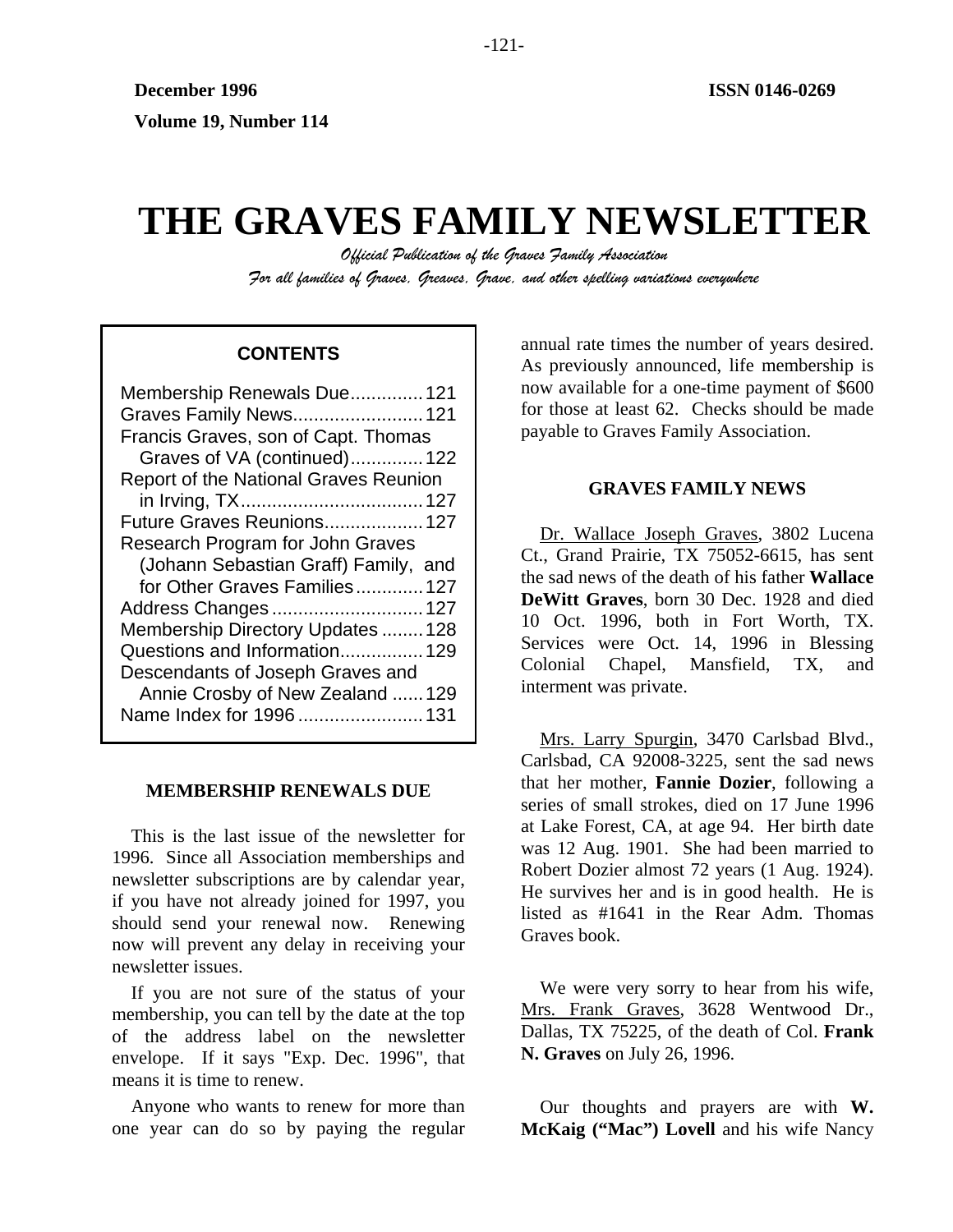Anne Lovell,  $11807 204$ <sup>th</sup> Ave. SE, Issaquah, WA 98027-8532. He is terminally ill with cancer. She is a descendant of Capt. THOMAS GRAVES of VA, and they were both on the 1995 GFA trip to England.

### **FRANCIS GRAVES, SON OF CAPT. THOMAS GRAVES OF VA**

(continued from page 103 in last issue)

Ann Graves, daughter of Capt. Thomas Graves, born 1620, married successively three ministers of Hungars Parish, Accawmack. She married (1), before 10 Jul 1637, the Rev. William Cotton, who on that date patented land in right of his wife Ann Graves (22 above). He left will, Aug 1640-29 Dec 1646, naming "Brethrin-in-Lawe Capt. William

**Memberships:** 

| Regular (U.S. & Canada)                             | \$20/year |  |
|-----------------------------------------------------|-----------|--|
| Other countries (air mail)                          | \$30/year |  |
| Sustaining (U.S. & Canada)                          | \$40/year |  |
| Other countries (air mail)                          | \$50/year |  |
| Life (U.S./Canada, 62 and older) \$600 one time     |           |  |
| Non-U.S. memberships must be paid by money          |           |  |
| order in U.S. dollars. All back issues (1976-       |           |  |
| present) are available at current price.            |           |  |
|                                                     |           |  |
| Newsletter only available to individuals as part of |           |  |
| <b>Graves Family Association membership. No</b>     |           |  |
| charge for queries.                                 |           |  |
|                                                     |           |  |
| <b>Published by:</b>                                |           |  |
| THE GRAVES FAMILY ASSOCIATION                       |           |  |
| 261 South St., Wrentham, MA 02093                   |           |  |
| <b>Internet Home Page:</b>                          |           |  |
| http://www.andrews.edu/~calkins/gravesfa.html       |           |  |
|                                                     |           |  |
| <b>Newsletter Editor: Kenneth Vance Graves</b>      |           |  |
| $(508)384 - 8084$                                   |           |  |
| Internet: kgraves239@aol.com                        |           |  |
|                                                     |           |  |
| Treasurer: Elaine Tobias, Overland Park, KS         |           |  |
| Director, On-line Computer Help: H. W. ("Bud")      |           |  |
| Graves, Veradale, WA                                |           |  |
| Internet: dfrh81a@prodigy.com                       |           |  |
| <b>Director, Internet Home Page:</b>                |           |  |
| Keith G. Calkins, Berrien Springs, MI               |           |  |
| Internet: calkins@andrews.edu                       |           |  |

Stone and Capt. William Roper as overseers". She married (2), by 1642, the Rev. Nathaniel Eaton. She married (3), as his (2) wife, the Rev. Francis Doughty. She died in Charles Co., MD, will, 26 Dec 1682-18 Jul 1683 (24 above and APP327-30).

Verlinda Graves, daughter of Capt. Thomas Graves, married, before 1640, Capt. William Stone. He moved to MD and in Aug 1648 was commissioned Lieutenant Governor of that colony. She died in MD, will, 3 Mar 1674/5- 13 Jul 1675 (Ibid).

Katherine Graves, daughter of Capt. Thomas Graves, married, before 1640, (1) Capt. William Roper and (2) Lt. Thomas Sprigg. She died before 1 Sep 1668 (Ibid).

Francis Graves, youngest child of Capt. Thomas Graves, probably was born about 1630. Since he did not come on the ship with his brothers, he probably was born in VA. He married, by 28 Nov 1678, Jane \_\_\_\_, a widow with three children by a previous marriage or marriages. He died in Essex Co. by 1691 (APP330 & 16W[2]650).

Rev. William Cotton married the sister Ann whom he transported to VA with himself (22 above). Francis Graves' other two sisters Verlinda and Katherine also did not come on the ship with his brothers which suggests that they, too, probably were born in VA.

Capt. Thomas Graves probably was unmarried when he first arrived in VA in 1608. He probably was married, and his sons John and Thomas and his daughter Ann probably were born, during one or more of the several trips that he apparently made back to England. Since he survived the "Starving Time" in the winter of 1609/10 when nearly nine of every ten settlers died [Dabney18], he probably was in England at that time. He may have returned to England in 1609 on the same ship with Capt. John Smith.

We have no further record of him until 1618 (3 above) so that he may have been in England for part or for all of the period of from 1609 to 1618.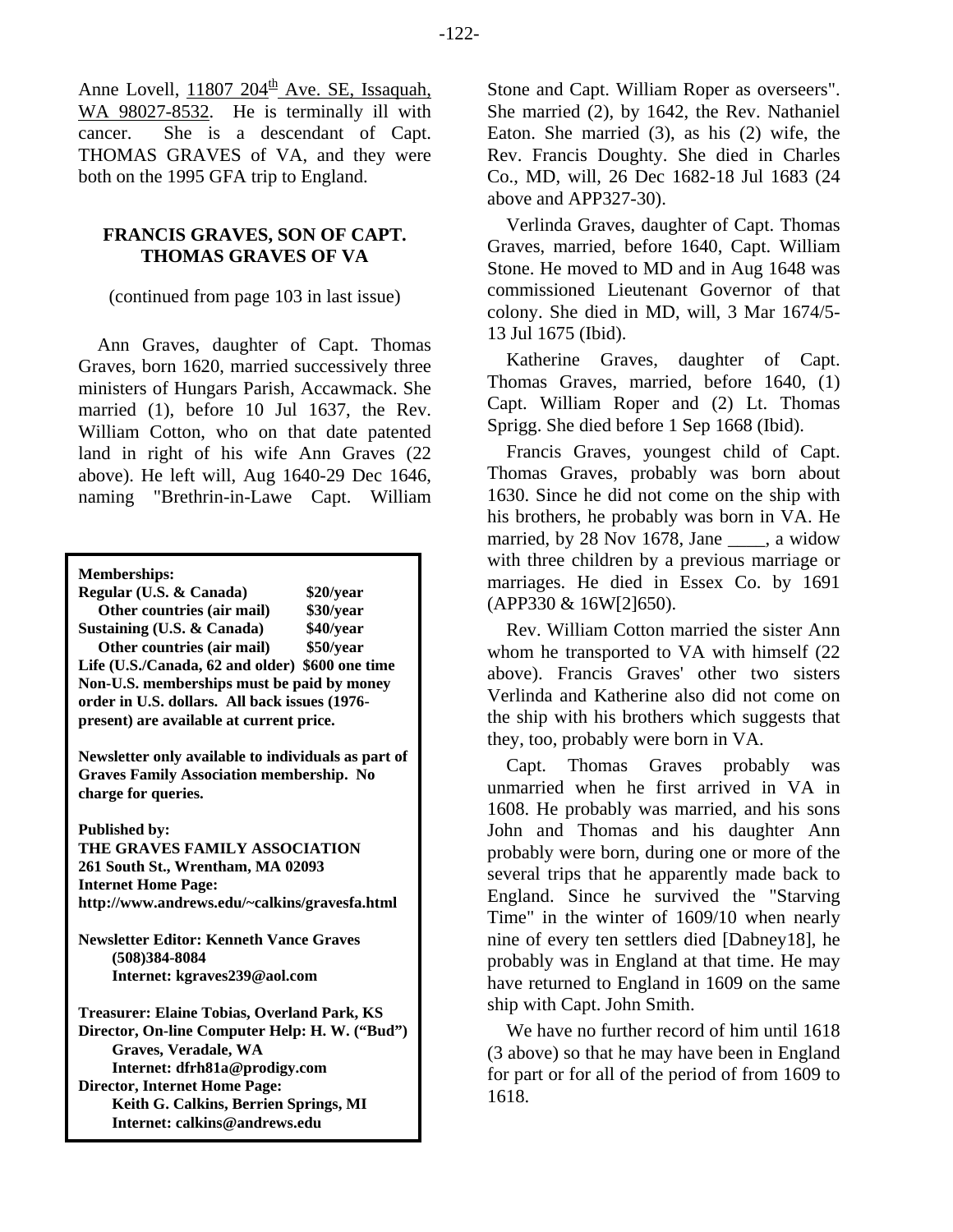He may have been holding some public office and/or been engaged in business in Ireland in 1622 [5 above].

It appears that he did not bring his wife and two sons to VA until after 1623 because in 1623 he was living alone at the Eastern Shore (6 above).

He died in Northampton Co. between 28 Nov 1635 (17 above) and 5 Jan 1636/6 (18 above).

It is evident from 24 above that both a John Graves and a Thomas Graves had died by 30 Apr 1640 and that the three sons-in-law of Capt. Thomas Graves were the administrators of the estates of both the John Graves and the Thomas Graves. The deceased John Graves clearly was the eldest son of Capt. Thomas Graves. Published sources seem unanimously to accept the deceased Thomas Graves as Capt. Thomas Graves, and to identify the Thomas Graves, Junr. of 22 above as the Tho. Graves, Senr. of 37 above.

The hypothesis can be advanced, however, that the deceased Thomas Graves of 24 above was Thomas Graves, Jr., son of Capt Thomas Graves. Sons John and Thomas, Jr. of Capt. Thomas Graves are believed to have been born in England and to have been brought to VA by their father by 9 Aug 1637 when the eldest son John patented land in Elizabeth City Co. (22 above). He owned land and was living in that county as early as 12 Oct 1635 (1C&P32,43). He probably was at least 21 years old in 1635 so that he was born not later than about 1614. We have no record that any Thomas Graves patented any land in the interval of some 21 years between the death of Capt. Thomas Graves in 1635 and the patent of 2 Mar 1656 (37 above). We can't pinpoint the birth date of Thomas Graves, Jr., but it is reasonable to expect that he was born by about 1619 so that he would have been at least about 37 years old in 1656. That was rather old for a man to begin to patent land in those days. This suggests that the Thomas Graves who began patenting land in 1656 may not have been son of Capt. Thomas Graves. He may have been the Tho. Graves that was imported by Stephen Gill in

1651 (Greer134). Or he may have been son of The Rich. Graves that was imported by Robert Pitts in 1637 or the Richard Graves that was imported by John Neale also in 1637 (Ibid).

We know from 24 above that William Parry (Perry) had taken over the administration of the estates of the John Graves and Thomas Graves by 1640. It was his job under the laws of primogeniture then prevailing to assign all of the land in each estate to the eldest surviving son. If the Thomas Graves mentioned in 24 above was Capt. Thomas Graves, then the land should have devolved to his son John Graves. The son John Graves was, however, then deceased so the land should have devolved instead to the then eldest surviving son Thomas Graves, Jr. If the son Thomas Graves, Jr. was also deceased by then as hypothesized above, then the land should have devolved to the son Francis Graves, who would then have been the eldest surviving son.

The land of 23 above obviously had devolved to Francis Graves before his three brothers-in-law had relinquished the administration of the estates of John and Thomas Graves to William Perry. The record does not tell us definitely who the administrator(s) of Capt. Thomas Graves were who assigned this land to Francis Graves. The same rules of primogeniture discussed in the preceding paragraph should still apply, however, in that situation.

If the Francis Graves of 25 above was female as hypothesized by Mrs. Jones, then the land should have devolved under the primogeniture laws to Ann (Graves) Cotton, the apparently eldest surviving daughter, and not to Frances Graves, the apparently youngest surviving daughter.

Francis Graves apparently continued to live in Northampton Co. following his father's death until about 1642 according to 23 and 25 above. His mother apparently died or remarried soon after 20 May 1636 (19 above) since her name did not appear in Northampton Co. records after that date.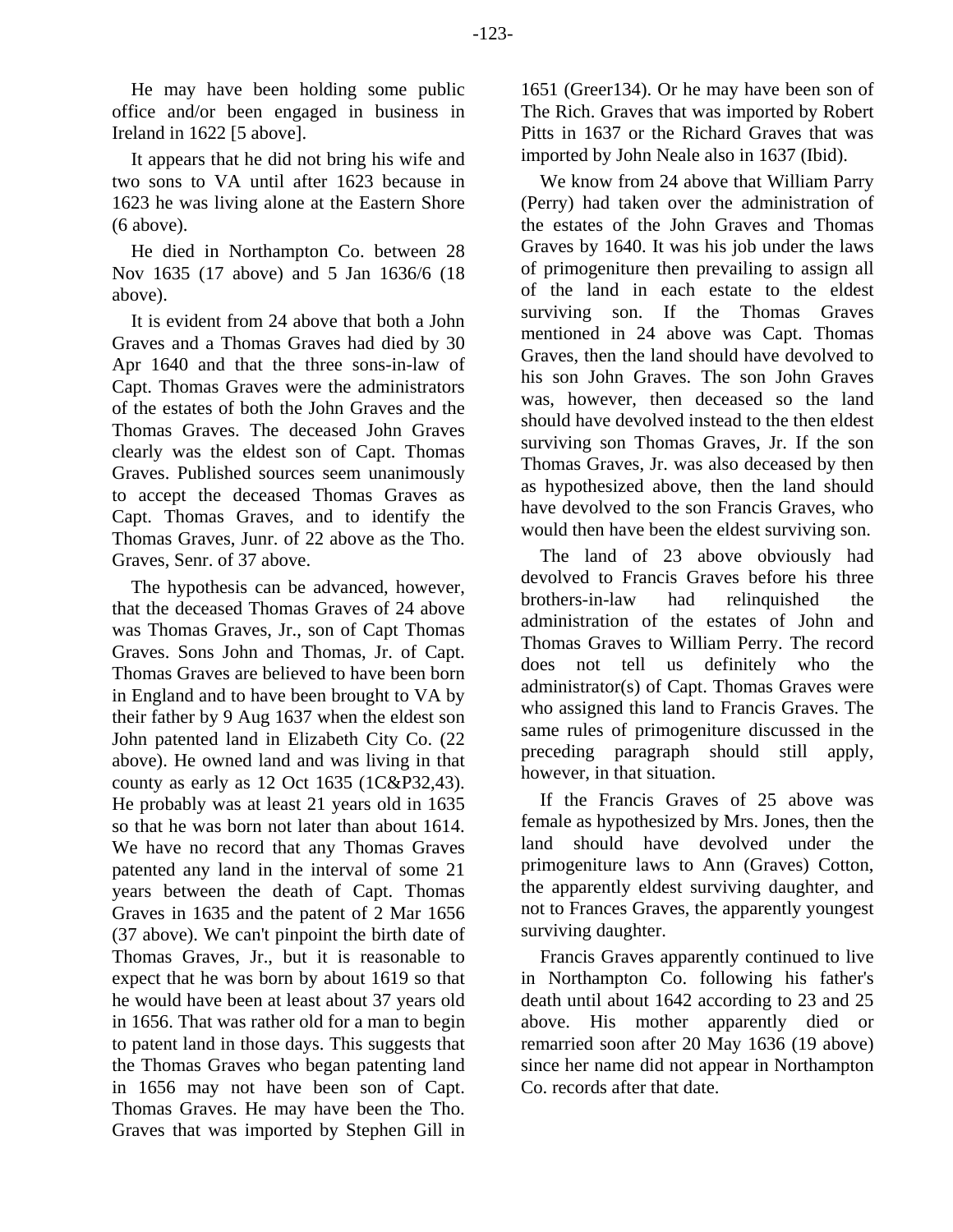It appears from 23 above that Henry Pedenden assumed the guardianship of Francis Graves during the period of from 1636 to 1638 soon after his father [and mother?] had died, when Francis was only about six to eight years old.

Winthrop, as cited by Mrs. P. W. Hiden in 28 above, suggested that misfortune was befalling the family of Capt. Thomas Graves when he died. As a consequence, Francis Graves' guardian Henry Pedenden may have had to sell anything that Francis owned of value including the parcel of land of 23 above, and any rights that Francis may have had to the land applicable to 5 above or to the 200 acres of 10 above, to support Francis during his minority, so that he would not become a ward of the State.

It is not clear from the record why Henry Pedenden was selected as guardian of Francis Graves in 1636/1638. His three sisters apparently were then married and still living in Northampton Co. Each sister moved eventually to MD where each one died (APP328-330). His brother John was living in Elizabeth City Co. (1C&P32,38,43). We don't know where his brother Thomas, if he was still alive, was then living; a Thomas Graves was living in Gloucester Co. by 1657 (1C&P358). It is probable that neither of the brothers John or Thomas was still living in Northampton Co. Supposedly, none of his siblings or their spouses wanted to take on the responsibility of caring for an infant brother [or sister]. That the administration of the above-mentioned estates was turned over to William Perry in 1640 tends to support this supposition.

"Neither of the Graves sons remained here to claim the land and in this year a patent for it was granted to George Truhett." (Whitelaw140 & 30 above). The death of Thomas Graves, Jr. by 1640 as hypothesized above would support this statement and the statement by Winthrop that misfortune was befalling the family of Capt. Thomas Graves.

The 100 acres of land that were due Capt. Thomas Graves as his personal divident as an Ancient Planter were patented outside his family, by Capt. Thomas Purefoy, on 28 Nov 1635, shortly [probably just a few days] before he [Graves] died, according to 18 above. This tends to confirm that misfortune was befalling him.

Land that was not planted and seated promptly [within three years according to 10 above] could be escheated to the Crown and become available for patenting again. If planting and seating once accomplished were subsequently abandoned, and/or the quit rents were not paid, then the land would lapse, and it could likewise be patented again.

Capt. Thomas Graves' land of 10 above probably had escheated by some 4/5 years following his death or by about 1640/41. We do not know how it was that the Francis Trewett of 26 above came to have rights to the four headrights mentioned therein. The most logical explanation is that someone else perhaps her father purchased the headrights and then gave them to her while she was still single. Her father may have purchased them from Henry Pedenden, Francis Graves' guardian. George Trewett could then have claimed the headrights after he had married her.

The 200 acres of land granted to George Trewett in 1651 in 30 above apparently had either lapsed or escheated again and were granted again to William Melling in 1663 according to 32 above. This land was said to have belonged to Capt. Graves in 34 above, so it probably was the land of 10 above. It apparently had the same metes and bounds as the land of 10 and 30 above. We lack positive proof that Francis Graves ever owned this or any other 200 acre [or 250 acre] tract of land.

If George Trewett wished to sell any land that he owned he would have to get his wife's relinquishment of dower rights before the sale could be consumated (26 above). This would have been required whether he had received the land in right of his wife or in his own right. In instances when the wife was too ill to travel to the court house, the wife was allowed to relinquish where she was then living. This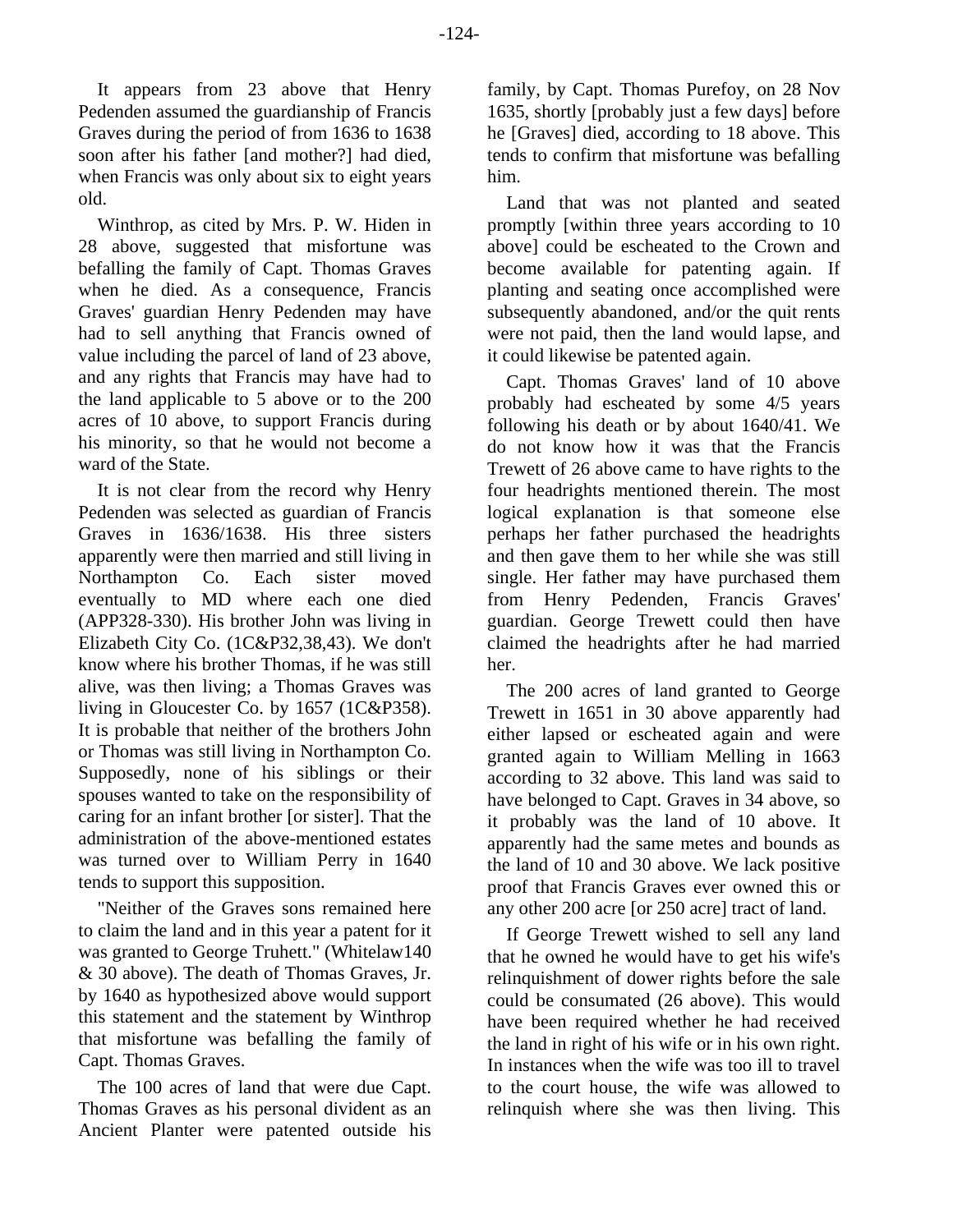apparently is what was happening in this instance.

There is evidence not presented herein that Frances Trewett was daughter of Henry Pedenden. It was only natural that Frances Trewett should be tended by her parents at their home during her terminal illness.

The similarity of the names Francis Graves and Frances Trewett and the probablility that Henry Pedenden was both the guardian of Francis Graves and the father of Frances Trewett seem to be purely coincidental.

The conclusion to be reached from this long, convoluted discussion is that the land to which the certificate of 26 above was applicable was not the 200 acres of land at the Old Plantation in Northampton Co. that Capt. Thomas Graves received for his adventure of 25 Pounds in the Virginia Company, and that is described by metes and bounds in 10, 30 and 34 above. The Frances Trewett of 26 above apparently had no blood relationship to Capt. Thomas Graves.

The **fifth fundamental reason** concerns the basis for the issuance of the certificate of 25 above.

Headrights could be issued to an unmarried women if the woman paid for the transportation of the headrights herself. It is unlikely that the youngest surviving female child of Capt. Thomas Graves would have had the resources to pay for the importation of any headrights herself as explained above.

The question arises "Why was the certificate of 24 above issued?". Presumably, Capt. Thomas Graves left the land of 23 above and the headrights of 25 above in his estate when he died. All of his children had reached maturity and/or died or married by 1642 except for his child Francis. Francis probably was some twelve years old in 1642. The father may have died intestate since no will for him has been found. His administrator(s) probably reasoned that the only one of his children that needed support was Francis, so that anything of value remaining in the estate including the land and the headrights was given to him for

his support. This relieved the spouses of his siblings of responsiblity for him.

If the certificate of 25 above was issued in right of succession from Capt. Thomas Graves, it should have devolved to his eldest surviving son Thomas, Jr. Thomas, Jr. may have been deceased by then as discussed above. Eldest son John definitely was then deceased. Since Thomas, Jr., if he was still alive, would have reached maturity and was responsible for and presumably capable of his own keep, it was logical and appropriate that the certificate should devolve to the next younger son Francis.

It could be argued that, in instances when the estate was not large enough to support all of the surviving children, guardians would have been appointed for the daughters, and the sons would have been "bound out". Since there apparently was only one surviving minor child in this instance, it was logical to appoint a guardian for him and to utilize anything of value remaining in the father's estate to support him.

The sixth fundamental reason for believing that Francis Graves was son of Capt. Thomas Graves is that several published sources say unanimously that he was. The authors of those publications include such recognized authorities as Mr. William Montgomery Sweeney and Mrs. P. W. Hiden. Mrs. Hiden gave Mr. Sweeney credit for the discovery that Francis Graves was son of Capt. Thomas Graves (16W[2]650). Apparently no one other than Mrs. Jones has challenged this.

Francis Graves' name does not appear in the record again until 1672 when he patented 714 acres of land in Rappahannock (now Essex) Co. on 20 Oct 1672 according to 36 above. Reference was made to the "land of Graves" in a deed on 4 Oct 1672 according to 35 above, which suggests that he was already living in Rappahannock Co. when he patented the 714 acres. Mrs. P. W. Hiden also suggested that it is probable that he lived in Essex before patenting land there and that the 714 acres he patented represented a choice of location rather than just the reward for transporting 14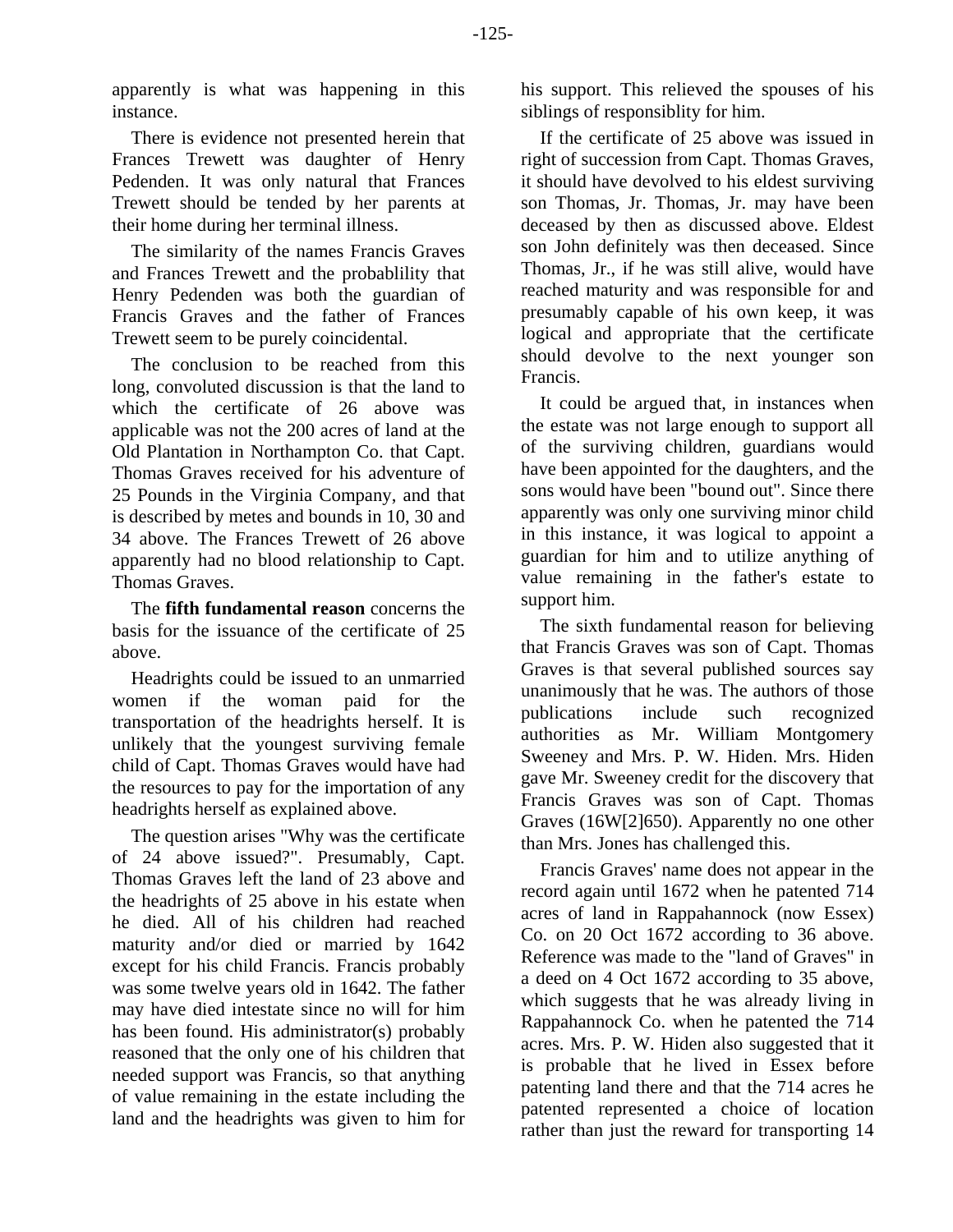persons (16W[2]651- 652). How long he had been living there and from whence he came there are not known.

The records of both VA and MD are currently being searched to find some record of Francis Graves during the years between 1642 and 1672. Mr. Sweeney stated "He may have removed to Elizabeth City County, where, as we have seen, his father and his brother, John, received patents for land, but owing to the loss of the greater part of the records of that county, nothing definite can be ascertained." (15W[2]390). The writer has not yet despaired of finding such record. The lack of such record does strengthen the argument that the Francis Graves of 24 above was female, and that her absence from the record resulted from her marriage to George Trewett, so that the male Francis Graves of 36 above was not the female Francis Graves of 25 above as hypothesized by Mrs. Jones. However, the totality of the evidence presented herein supports Francis Graves as the youngest son of Capt. Thomas Graves. The evidence supporting Francis Graves as son far overshadows this one item of evidence [or lack thereof] supporting the daughter hypothesis.

It could be argued that the Francis Graves of 36 above could have been the son of one of the Richard Graves imported in 1637 because he named one of his sons Richard. He also named sons Thomas, Francis and possibly John. Francis and John were names given by his father Thomas to his sons. No definite conclusions can be drawn from these naming patterns.

Mrs. Jones was quoted in the newsletter as suggesting that a person would have to be aged 21 to receive the certificate of 25 above. She implied that minors could not own land. We know from numerous wills and distributions of land to heirs that minors could own land. Fathers often made deeds of gift before they died to minor children. Minors could no doubt receive certificates for land.

Minors could not sell their land of their own volition. Guardians had to do that for them. Notice that Francis Graves was a minor about eight years old when the parcel of land that he owned was sold by his guardian in 1638 (23 above). Even if he had been born about 1621 as suggested by Mrs. Jones, he would have been only about 17 years old when his parcel of land was sold by his guardian in 1638.

While incontrovertible proof is not presented herein, the preponderance of evidence presented supports Francis Graves as son of Capt. Thomas Graves.

The writer welcomes critical comments.

Key to Source Citation Abbreviations

- 1C&P13 Nell Marion Nugent, "Cavaliers and Pioneers Abstracts of Virginia Land Patents and Grants 1623-1800", Volume 1, 1934, (Richmond: The Deitz Printing Co., 1934), p. 13
- 15W(2)387 William Montgomery Sweeny, "Captain Thomas Graves and Some of His Descendants", William & Mary Quarterly, Series 2, Volume 15 (1935), p. 387
- 2V60 "Virginia Magazine of History and Biography", Volume 2, p. 60
- Wise37 Jennings Cropper Wise, "Ye Kingdome of Accawmacke or the Eastern Shore of Virginia in the Seventeenth Century" (1911, Rpt. Richmond: The Bell Book and Stationary Co., 1988), p. 37
- 1Ames145 Susie M. Ames, "County Court Records of Accomack- Northampton, Virginia 1632- 1640", Volume 1 (Charlottesville: The University Press of Virginia), p. 145
- 2Ames223 Susie M. Ames, "County Court Records of Accomack- Northampton, Virginia 1640- 1645", Volume 2 (Washington: The American Historical Association, 1954), p. 223
- Marshall12 James Handley Marshall, "Abstracts of Wills and Administrations of Northampton County, Virginia 1632-1802" (Camden, Maine: Picton Press), p. 12
- Whitelaw141 Ralph T. Whitelaw, "Virginia's Eastern Shore A History of Northampton and Accomack Counties", Volume 1, (Richmond: Virginia Historical Society, 1951), p. 141
- APP326 "Adventurers of Purse and Person Virginia 1607-1624/5" published by Order of First Families of Virginia, 1607- 1624/5, third edition, 1987, p. 326
- 2Kingsbury132 Susan Myron Kingsbury, "The Records of the Virginia Company of London" (Washington, 1906-35), Vol. II, p. 132
- Torrence330 Clayton Torrence, "Virginia Wills and Administrations 1632-1800" (Baltimore: Genealogical Publishing Co., Inc., 1972), p. 330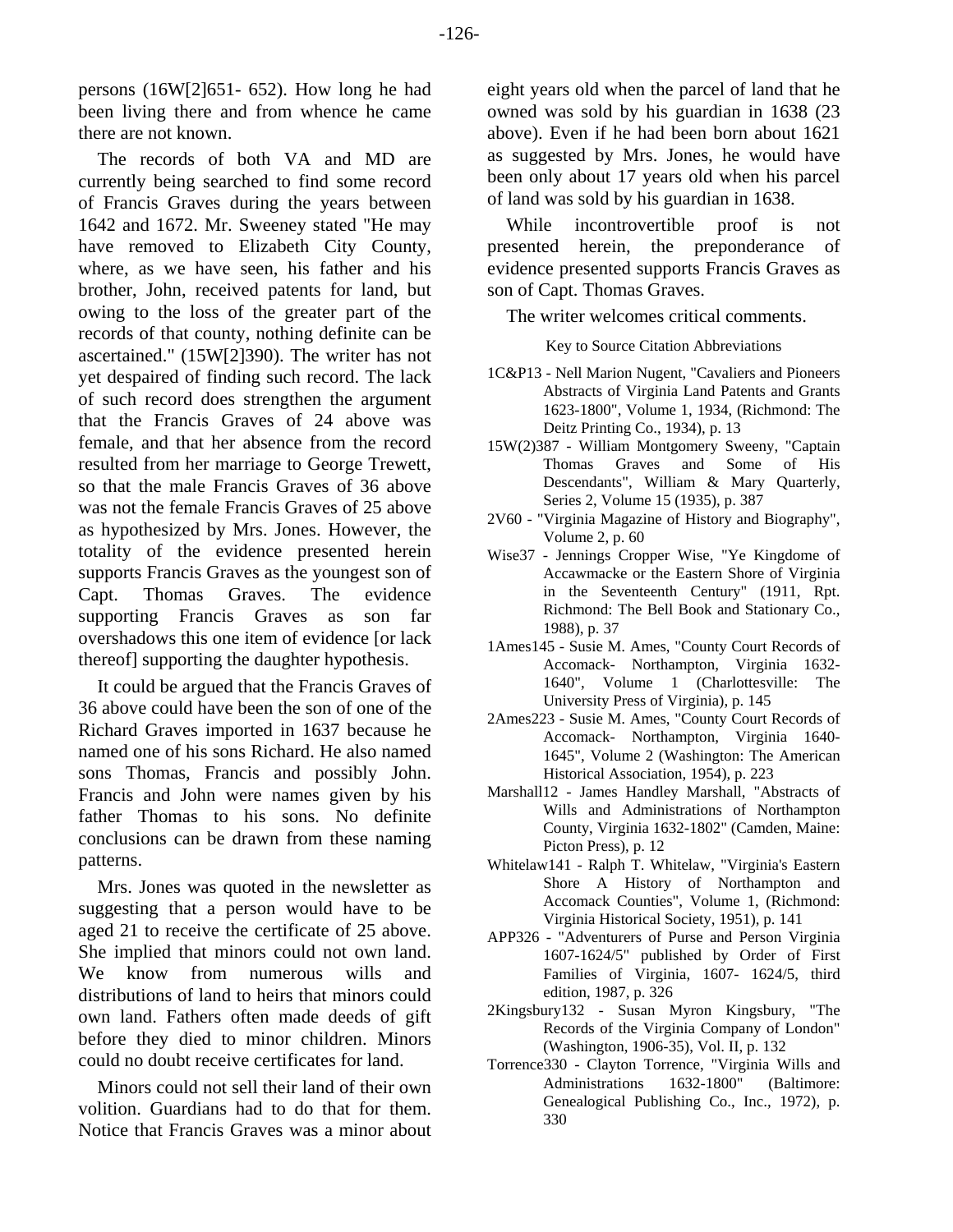- Dabney18 Virginius Dabney, "Virginia The New Dominion" (Garden City, New York: Doubleday & Company, Inc., 1972), p. 18
- 2GVF(W)772 "Genealogies of Virginia Families from the William and Mary College Quarterly", Volume II (Baltimore: Genealogical Publishing Co., Inc., 1982), p. 772
- 2GVF(T)71 "Genealogies of Virginia Families from Tyler's Quarterly Historical and Genealogical Magazine", Volume II (Baltimore: Genealogical Publishing Co., Inc., 1981), p. 71
- Nottingham3 Stratton Nottingham, "Wills and Administrations of Accomack County, Virginia 1663-1800" (Cottonport: Polyanthos, 1973), p. 3
- Greer134 George Cabell Greer, "1623-1626 Early Virginia Immigrants" (Baltimore: Genealogical Publishing Co., Inc., 1973), p. 134

## **REPORT OF THE NATIONAL GRAVES REUNION IN IRVING, TX**

A very successful National Graves Reunion was held in Irving, TX on Sept. 27-28, 1996. More than 100 people attended. A more complete report will be in the next issue of the newsletter.

#### **FUTURE GRAVES REUNIONS**

Graves Family Association meetings and reunions will be held in 1997 as follows:

- May 8, Thursday, Valley Forge, PA, at the National Genealogical Society conference
- May 10, Saturday, Williamsburg, VA, Williamsburg Marriott, following the Jamestowne Society meeting
- Sept. 4, Thursday, Dallas, TX, at the Federation of Genealogical Societies **Conference**

## **RESEARCH PROGRAM FOR JOHN GRAVES (JOHANN SEBASTIAN GRAFF) FAMILY AND FOR OTHER GRAVES FAMILIES**

A research program has begun for the family of immigrant John Graves (Johann Sebastian Graff). Mrs. Karen Avery Miller, 8508 Town House Row, Dallas, TX 75225, has agreed to be the Research Coordinator for this program.

We hope to be able to develop this as a model for similar programs for all other Graves and Greaves families. If you are interested in being a coordinator for part or all of one of the families, please let me know.

More information about this will be in the February issue of the newsletter.

#### **ADDRESS CHANGES**

Mr. Donald A. Doliber of Marblehead, MA, descended from SAMUEL GRAVES of Lynn, MA, has moved to 7 Westminster Rd., Marblehead, MA 01945-1025.

Ms. Wendy L. Elliott, descended from THOMAS GRAVES of Hartford, CT, has moved from Anaheim, CA to 1060 Magnolia Ave., Placentia, CA 92870-4423.

Mrs. Donna Caron of West Swanzey, NH, descended from THOMAS GRAVES of Hartford, CT, has changed her address to P.O. Box 543, West Swanzey, NH 03469-0543.

Mrs. William E. Graves, descended from JAMES GRAVES and Mary Copeland of VA & GA, has moved from Walker, LA to 35160 Stonecastle Dr., Denham Springs, LA 70726- 8538.

Ms. Sharon E. Donnelly, descended from BENJAMIN F. GRAVES and Jennie Shortsleeves of NJ & NY, has moved from East Setauket, NY to 2408 Queens Ct., Carrollton, TX 75006-2227.

Mrs. Betty J. Jones, descended from JOSEPH GRAVES and Mahala Tabor of SC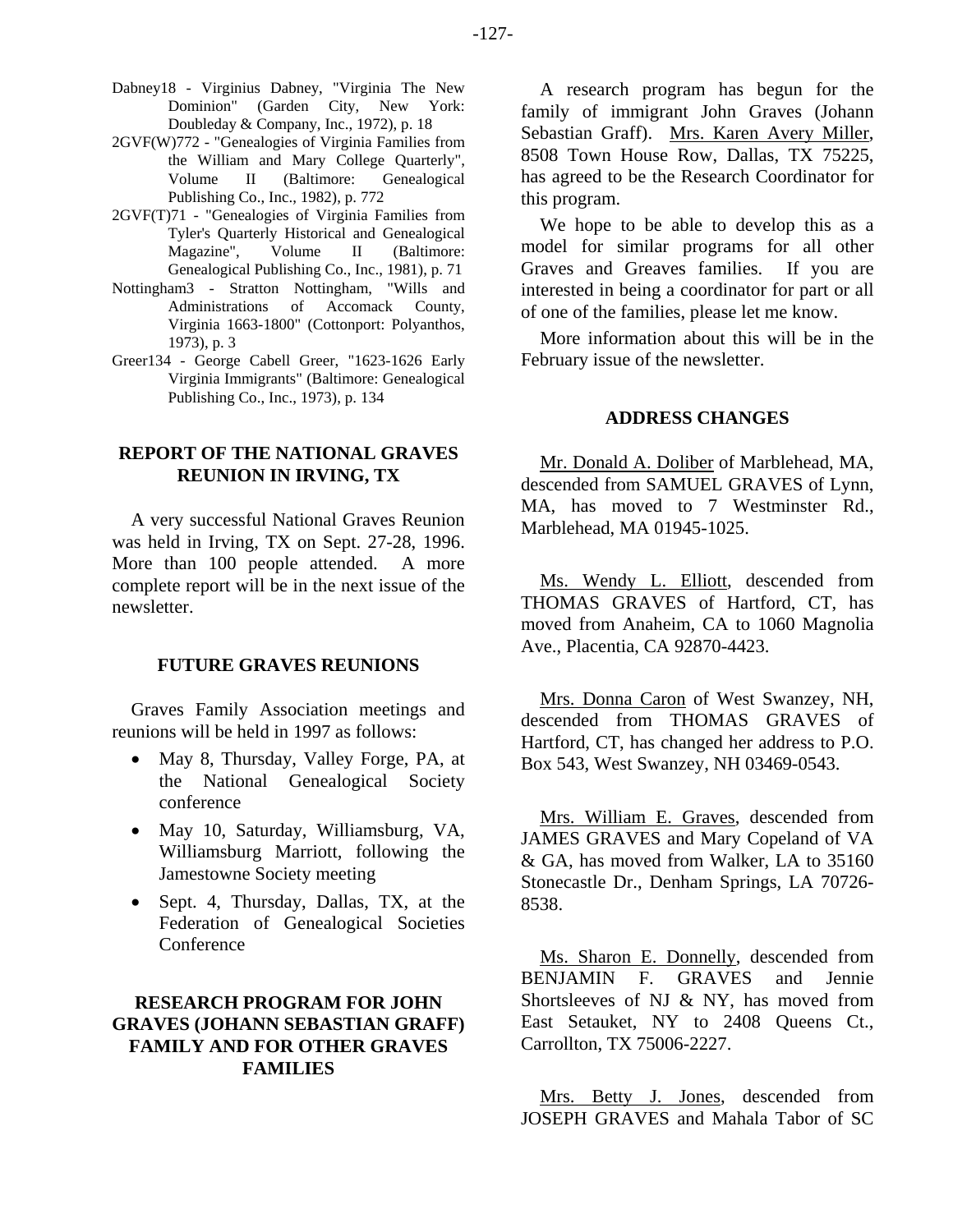& GA, has moved from Farmington, NM to 932 Forrest Lane, Sulphur Springs, TX 75482- 4250.

Mr. Gary L. Denton, descended from JACOB GRAVES and Mary ------ of Caroline Co., VA, has moved from Rockville, VA to 15 Runswick Dr., Richmond, VA 23233-5414.

Mr. Marvin D. Coffey, descended from Capt. THOMAS GRAVES of VA, has moved from Ashland, OR to 4771 Hillcrest Rd., Medford, OR 97504-9606.

Mrs. Mary H. Lively of Louisville, KY, descended from Capt. THOMAS GRAVES of VA, has moved to 7334 Patrick Henry Rd., Apt. 1, Louisville, KY 40214-5223.

Mr. Raymond V. Graves of Chico, CA, descended from JAMES W. GRAVES and Melissa K. Ray of SC, MS & AR, has moved to 4306 Kathy Lane, Chico, CA 95973-9276.

Mr. Edward B. Outhouse of Tempe, AZ, descended from JOHN GRAVES (JOHANN SEBASTIAN GRAFF), has moved to 1915 East Colgate Dr., Tempe, AZ 85283-2328.

Mr. Karl E. Graves of Andover, NY, descended from JOHN GRAVES of Concord, MA, has changed his address to P.O. Box 793, Andover, NY 14806.

Charley and Shirley Graves of Waxahachie, TX, descended from Capt. THOMAS GRAVES of VA, have changed their address to 2637 Bells Chapel Rd., Waxahachie, TX 75165.

Mrs. Cindy Warren, descended from JOHN ("PONIE") GRAVES of AL & TX, has moved from Dallas, TX to P.O. Box 51, Edwards, CO 81632-0051.

Mr. Wallie W. Waltonen, descended from JOHN GRAVES and Margery Harvey of Randolph Co., NC, has changed his address to 12847 Pinelog Rd., Ebro, FL 32437.

#### **MEMBERSHIP DIRECTORY UPDATES**

*New Members*  ALEXANDER, Ms. Audrey Ann P.O. Box 366, Quitman, TX 75783-0366 Ancestry: Stephen Graves of Pike Co., AL & TX

BARGELSKI, Mrs. Anne Marie Graves 679 Glendale Drive, Abilene, TX 79603 Ancestry: Winfield Scott Graves and Maria Stoller of NE & TX

BOSWELL, Mrs. Milton 2406 Sweetbrush Drive, Austin, TX 78703-1522 Ancestry: William Graves of SC & TN+

ELDRIDGE-McCAIN, Mrs. Alice Mary 15 Burr Street, Cazenovia, NY 13035 Ancestry: Lt. William Graves and Elizabeth Williams of MA, Nova Scotia & New Brunswick, Canada

GRATZ, Dr. Delbert L. 8990 Augsburger Rd., Bluffton, OH 45817-9513 Ancestry: William Graves and Sarah Dibble of CT

GRAVES, Mrs. Shirley Kent 5300 Topper Drive, Fort Worth, TX 76180-6810 Ancestry: Capt. Thomas Graves of VA, via #3124 in Robert Graves book

GRAVES, Dr. Wallace Joseph 3802 Lucena Court, Grand Prairie, TX 75052-6615 Ancestry: Capt. Thomas Graves of VA, via  $John<sup>2</sup>$ , Thomas<sup>3</sup>, John<sup>4</sup>, John<sup>5</sup>, Thomas<sup>6</sup>, Lewis<sup>7</sup>, Lewis<sup>8</sup>

GRAVES, Wesley Olsen & Sandra V. 1195 Graves Road, Snyder, TX 79549 Ancestry: George W. Graves of NC, TN & TX

HARPER, Mrs. Rosemary Graves P.O. Box 231, Scottsville, KY 42164 Ancestry: Frederick Graves and Cristena ------ of NC, TN & Allen Co., KY

LAMBERT, Mrs. Elaine Gambill 1445 44th St. NW, Washington, DC 20007 Ancestry: Capt. Thomas Graves of VA, via  $John<sup>2</sup>$ ,  $\text{Thomas}^3$ , John<sup>4</sup>, Thomas<sup>5</sup>, Rice<sup>6</sup>, Thomas<sup>7</sup>, John W.<sup>8</sup>

MASSEY, Mrs. Mary Lou 4663 Jefferson Township Pl., Marietta, GA 30066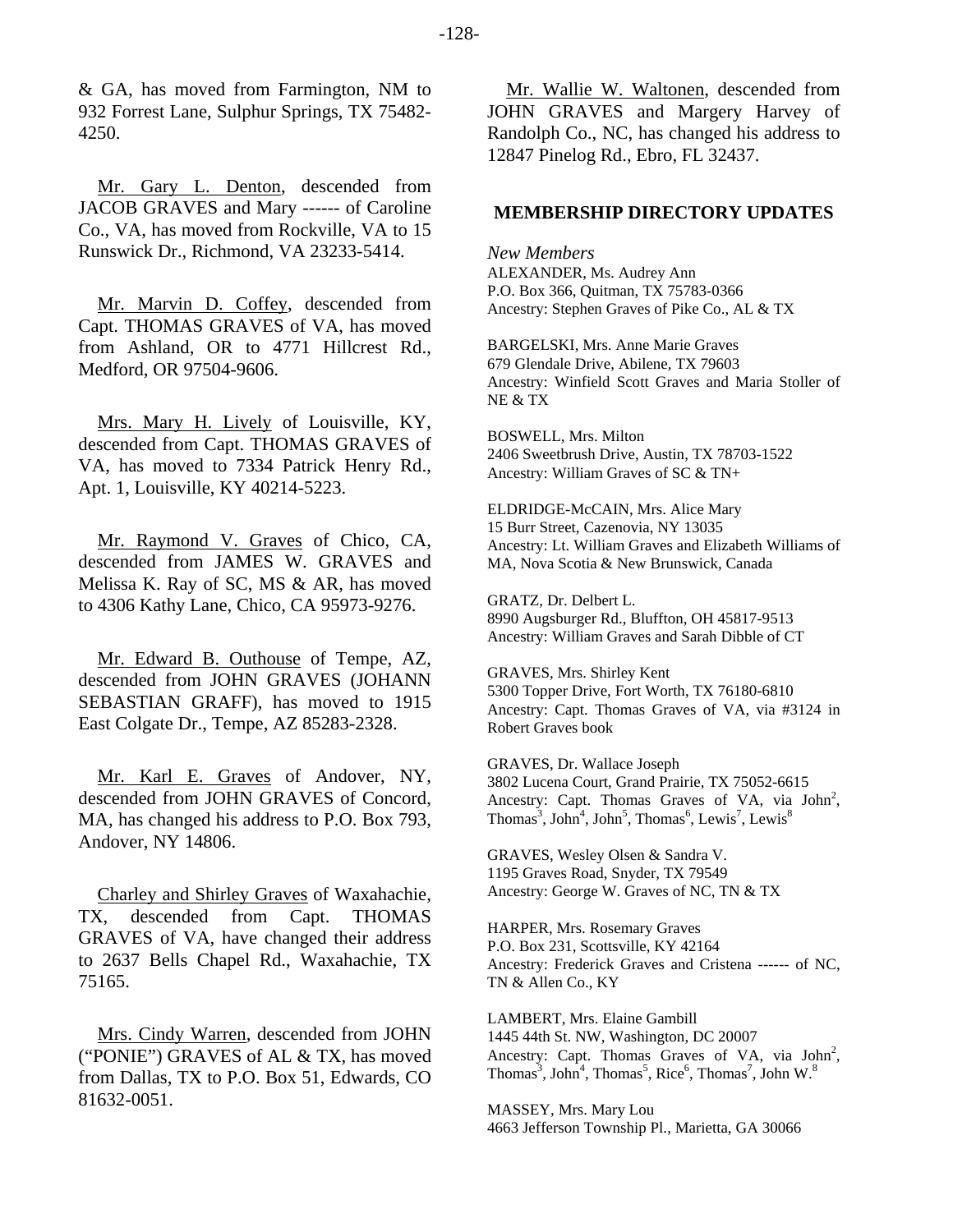Ancestry: John Douglas Graves and Mary Magdalena Ziegler of GA & AL

WASSON, Mrs. Josephine H. 4327 Little River Road, Birmingham, AL 35213 Ancestry: Capt. Thomas Graves of VA, via Verlinda<sup>2</sup> m. William Stone, John<sup>3</sup> Stone

WINSTEAD, Mr. William P., Jr. 234 Donelson Hills Drive, Nashville, TN 37214 Ancestry: Capt. Thomas Graves of VA, via  $John<sup>2</sup>$ , Thomas<sup>3</sup>, John<sup>4</sup>, Thomas<sup>5</sup>, Thomas<sup>6</sup>, William Bartlett<sup>7</sup>, Joseph Robert Pettus<sup>8</sup>

#### **QUESTIONS AND INFORMATION**

#### *MISCELLANEOUS GRAVES FAMILIES*

Mr. Bob C. Meyers, Rt. 1, Box 201, Macomb, OK 74852, is not a Graves descendant, but he has sent the following. His father's step-mother was Frances (Francies) Graves Myers, born 22 Feb. 1863, d. 20 Dec. 1950, bur. block 8, row 9, (south to north) space 7, at Fairview Cem., Harrison Ave., Shawnee, OK. There were no Myers/Meyers children, as her second marriage was late in life for both of them.

Regarding her Graves children by her first marriage, there were 4 daughters and 2 sons, all deceased in 1983. Two were deceased in 1940. The live children in 1940 were: William Graves, Seibert, CO; Mrs. Effie Graves Mooney, Kingsdale, TX; Mrs. Lou Graves Eldridge, Modesto, CA; Mrs. Pearl Graves Mitchell, Riverbank, CA. The 1920 census of Pottawatomie, OK lists Thelmer Graves, age 15, living with step-father Ramsey (Loranzo) M. Myers.

#### *GRAVES FAMILIES OF THE BRITISH ISLES*

Mrs. Lois Fawcett, 4/9 Oakland Ave., Papatoetoe, Auckland, New Zealand, sent the following information. It is believed that this family was originally from England.

### DESCENDANTS OF JOSEPH GRAVES AND ANNIE CROSBY OF NEW ZEALAND

#### GENERATION 1

- Joseph Graves (1) married Annie Crosby. Children - Graves
- +2. Victor Norman Graves, perhaps b.c. 1880- 1886, m. Emma Smith, 1907, d. 1961.

#### GENERATION 2

Victor Norman Graves (2) may have been born about 1880-1886, based on when he was married, and died in 1961. He married Emma Smith, whose mother was a Fawcett, in 1907. They lived in the area of Nelson, NZ, but their descendants were not living there in 1996.

Children - Graves

- 3. Rita Graves, b. 1910, m. Ray Hearsey, 1938, d. by 1996. No children.
- +4. Ena Graves, b. 1913, m. Ray Jepson, d. by 1996.
- +5. Chloris Norman Graves, b. 1926, m. Patricia Exton.

#### GENERATION 3

Ena Graves (4) was born in 1913, and had died by 1996. She married Ray Jepson.

Children - Jepson

- 6. Colin Jepson
- 7. Lynette Jepson

Chloris Norman Graves (5) was born in 1926. He married Patricia Exton.

- Children Graves
- 8. Lorraine Graves
- 9. Larry Graves
- 10. Marilyn Graves

Mr. Joseph A. Greaves, 37 Marland St., Kenmore, Queensland 4069, Australia, is searching for information on his greatgrandfather, ANTHONY GREAVES, born about 1860. The birth date is assumed because his grandfather, also named Anthony, was born 5 March 1885 at Dubmire, Newbottle, in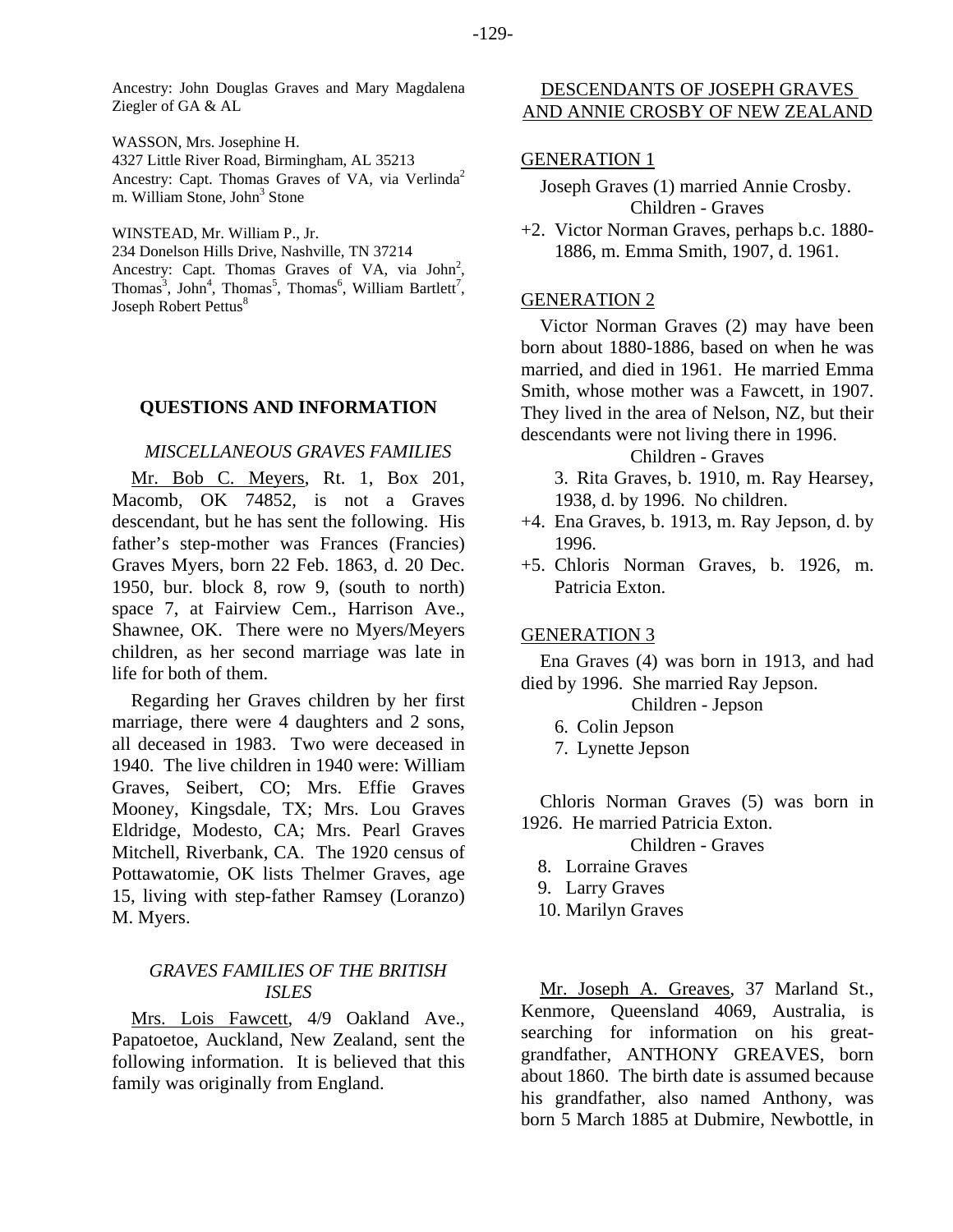-130-

the Houghton Le Spring registration district of Durham Co., England. His parents were given as Anthony Greaves and Isabella Gibson.

He has not been able to find any record of Anthony's birth around 1860 in the St. Catherine's House indexes, and has been unable to locate him in the 1881 census for Durham and surrounding counties. There was a death record for an Anthony Greaves in the September quarter of 1941, aged 73 (b.c. 1868), at Durham SE (ref 10a 86). This could be his grandfather.

"Anthony had a drapery store in London early this century but the location is unknown. Other family members were builders in Durham Co. and did building and maintenance work for the estate of Lord Lambton.

Apart from my grandfather, the other children from the union were Gertrude, Dorothy, Kate and William. Kate and William migrated to Canada after WW I but contact with their families has been lost for many years."

## *NORTHERN GRAVES FAMILIES*

Ms. Melissa K. Ellico, (mke2@dana.ucc.nau.edu), is looking for information on the family and ancestry of KATHERINE GRAVES who was born in May 1846 in Bay Port, MI. "I know that she married my g-g-grandfather, Henry D. Pincumbe."

(ED. NOTE: Bay Port is in Huron Co., MI. Huron Co. was enumerated separately in the 1850 census, but this area was St. Clair Co. in 1840. There were no Graves families in Huron Co. or adjoining counties in the 1850 census, but the 1840 census showed Benjamin

Graves in St. Clair Co. In 1850, there was a Benjamin Graves in Shiawassee Co., and a Benjamin F. Graves in Calhoun Co. Perhaps Benjamin Graves was the father of Katherine. An examination of the 1850 and perhaps also the 1860 censuses of MI should confirm the family of Katherine.)

(SPECIAL NOTE: It has been the policy of the newsletter not to accept queries from people who only provide an e-mail address and do not provide their regular post office address, since many readers are not able to respond by e-mail. This query is the only exception that has ever been made to that policy. Let me have your comments on this subject.)

## *SOUTHERN GRAVES FAMILIES*

Ms. Kathy Casagranda, P.O. Box 2195, Palmer, AK 99645 (butte@corcom.com), wants to find information about her ggggrandmother SUSAN C. GRAVES, b. 22 Dec. 1809 (prob. AL). She married Leoruchus VanHook, b. 1806, and they lived in Memphis, TN. A census record supposedly lists her as born in AL and him as born in NC.

Ms. Ann Jeffries, P.O. Box 4093, Horseshoe Bend, AR 72512, wants of learn more about her g-g-grandparents on her mothers side of the family. They were NATHAN ALVIN GRAVES and Elizabeth Esther (Hughes) Johnston, married in KY, and later moved to Norwood, MO. He was a 1st Lt. in the Army in the Civil War, and died in 1877 in Norwood, MO. Elizabeth died in 1910 in Norwood.

## **NAME INDEX FOR 1996**

The number following each name is the page number in the 1996 newsletter where the name is found. All names are indexed, not just those of Graves descendants. If a name appears more than once on a page, it will only be shown once in the index for that page.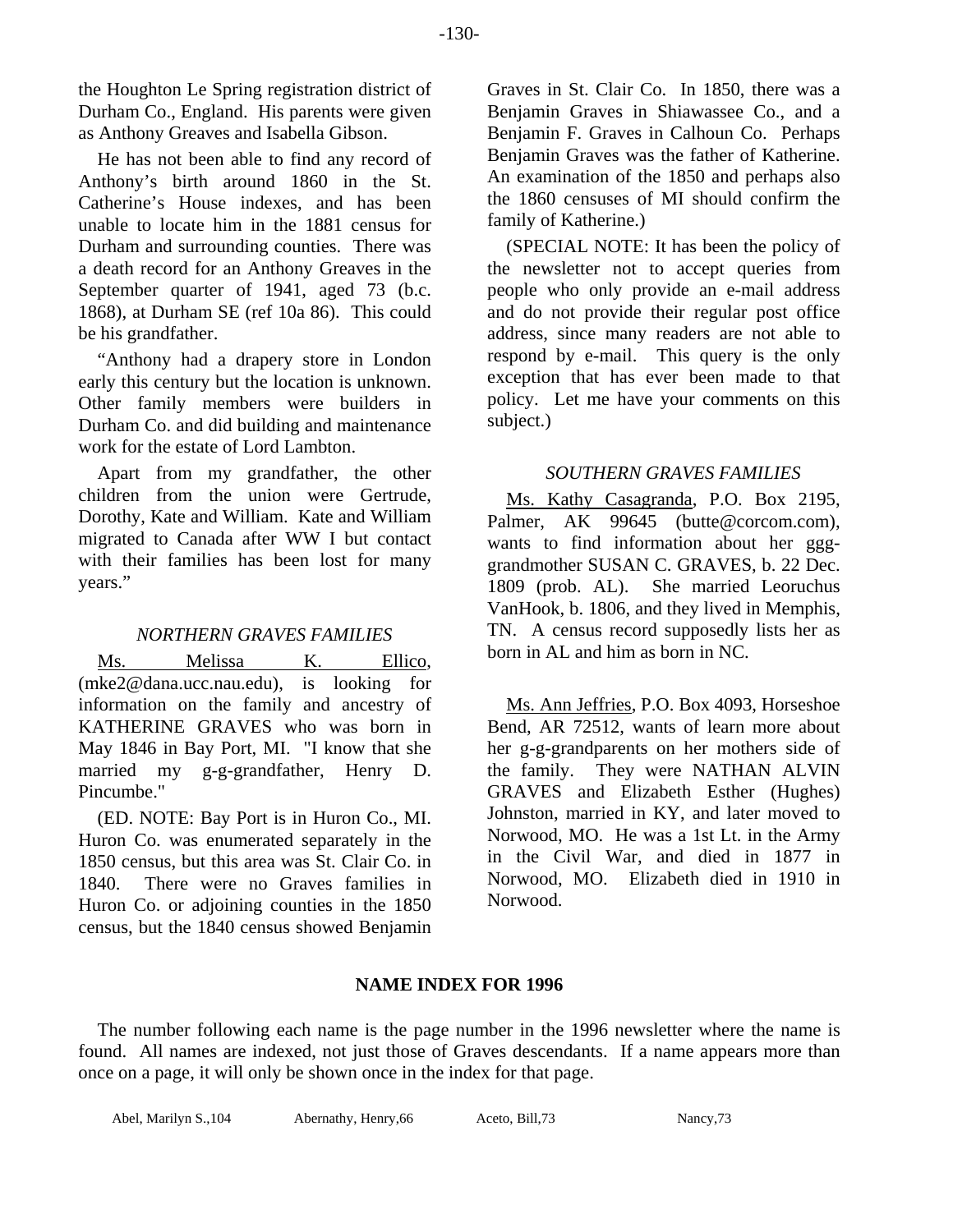Adair, J. D.,119 Adams, Amelia,31 Samuel,117 Susannah,117 Aday, Elizabeth M.,104,117 Roger Alvin,117 Agassiz, Elizabeth Cabot Cary,52 Ahlgren, Harlan E.,75 Alexander, Audrey Ann,128 Brenda,97 Lillian,113 Allard, Judith,36 Allen, Annie Louisa,82 George Washington,93 George Whitman,93 Hiram Case,93 Jessie Carl,120 John,93 Joyce,93 Sarah,16 William Rudolph,115 Alvey, Margaret,8 Robert Lee,8 Alvina, Hurlburt,64 Alward, Judith,36 Ames, Susie M.,126 Anderson, Anna Victoria,40 Betty Kay,116 Maureen Graves,65 Ankrom, Elizabeth,34 Appleton, Alice,58 David H.,58 George,58 James,58 Joseph,58 Mary,58 Thomas,58 Appleyard, Elizabeth,57 Armistead, Euphan,29 Armstrong, Myrtle,89 Sarah E.,43 Arnold, Barbara C.,104 Asbury, Anna,47 Ashford, Patricia B.,24 Atkinson, Marion J.,91 Aton, William Franklin,8 Babbitt, Erasmus,38 Bagley, Brock,97 Laura,97 Riki,97 Bailey, Asenath,62 Aseneth,62 Jane Amelia,45 Sarah,85 Saxton,62 William,84,85 Baird, Doris,113 Baker, Andrew J.,86 Ann,120 Corrie,19

Mary Hannah,86 Miss,20 Baldock, Steven Michael,11 Baldwin, Jeptha,68 Jepther,68,69 Joe Jim,69 Bales, John R.,104 Ball, Frank Davidson,45 Banks, Elizabeth S.,19 Mary Louise,19 Barber, Ann,34 Barcus, Henrietta R.,63 Barden, Harry Barden,11 John,10,11 Liam John,11 Bargelski, Anne Marie Graves,128 Barlow, Ann,78 Barnes, Annie Louisa,62 Betsy,62 Betty Jane,88 Curtis D.,40 Elizabeth,62 Gideon,7 James,62 Robert,33 Roger,62 Barnett, Thomas,28 Barrett, John H.,91 William,90 Barto, Helen,51,55 Barzon, Jacques,52 Bass, Angeline,14 Uriah,14 Uriosis,13 Bassfield, Mr.,104 Batchelder, Anna,84 Baynham, Bessie,19 Bobbie,19 Carrie E.,19 Frank Allan,20 Gregory Eggleston,19 Joseph Henry,20 Leslie B.,18 Leslie Brome,20 Mattie Forest,19 Rebecca E.,19 Ritchie George,19 Robert M.,19 Ruth Jefferson Ethel,20 Sallie M.,19 Thomas John,19 Willie,20 Wilmuth Archer,20 Beamsley, Grace,14 Beard, Mary,107,109 Beasley, Elizabeth,93 Belcher, Keziah,22 Benefield, Anne,23 Bennett, Columbus,15 Cora,16

John,116 William,16 Benson, Celeste Graves,104 Berry, James Rogers,2 Mary,12,13 Betsell, Emily Susan,20 Bett, Grace,37 Bice, Bill,67 Julia Mae,67 Lorenzo Thomas,67 Lula Mae,67 Milton Curtis, 67 Oswald L. M.,67 Thomas C.,67 Biddulph, Ann,78 Bidgood, Joe,15 Bingley, Oscar Richard,34 Birkett, Thomas,60 Black, Anne,46 Cassandra A.,24 Catherine,24 Cody,1 Heidi,1 James Robert,111 Muriel,111 Queenie Harriet,111 Robert,46 Victoria Graves,60 Blackmon, Ada Adelia,45 Blackwell, Rachel Davidson,115 Blair, Bob,74 Bland, Pearl M.,64 Blandford, Martha Ellen,8 Mary Louise,8 Blankenship, Bob,5 Blanton, Alvin Edward,115 Barbara Ann,115 Blashfield, Thomas,85 Blose, Evangeline,32 Blount, Priscilla A.,50,116 Bogard, Francis Marion,51 Boland, Mr.,68 Bolden, Margaret A.,46 Boling, Michael J.,60,62 Bond, Edward,81 Ellen,63 Frances,81 Bonnell, Carole,28 Booe, Elizabeth,31 Rebecca,31 Booth, Elizabeth,12,13 Lloyd Webster,34 Mary,12 Bopp, Georgia Kinney,104 Borden, Ellen,85 Bouldin, Green,23 James Massey,23 Massie,23 Bower, Margaret,117 Bowers, Emeline Sophie,114

John,39 Boyer, Eva Louise,88 Bragg, Abigail,37 Branson, Alice M.,76,84 Brantley, Harris,47 William L.,47 Brearton, Abraham,78 Breck, Frederick Berton,88 Ruth Evelyn,88 Brick, James A.,35 Martheran,35 Milton,35 William,35 Brill, Nedra,62 Brinson, Martha Ann,47,48 Brittain, James,87 Brittlebank, Ann,77 Brixen, Andrew C.,113 Marian Dorothy,113 Brockman, Eliza C.,22 Ellis R.,24 Henry,22 Lindsay E.,22 Samuel,22,24 Sarah,22 Thomas,22 W. E.,24 Bromfield, Louis,53 Broome, Elizabeth,19 Brothers, Phyllis E.,104,114 Broughton, Katherine,47 Brown, C. W.,33 Cecil,33 Brown, Charles,32 Charles E.,33 Dimmick Louis,113 Harold E.,33 Hazel,33 Ivan Leroy,33 Leala,22 Lela Mae,33 Mary,24 Rita,33 Sarah Frances Steptoe,19 William F.,66,88 Brownell, George,85 Mary,85 Bruce, George,116 James A.,116 Joseph A.,116 Joseph H.,116 Lucy,116 Thomas,116 Brundritt, Eliza Jane,13 Bryan, Doc,25,26 Evelyn,26 L. L.,25,26 Lloyd Leon,27 Bufierre, Alexander,40 Bullard, Gary,98 Bundy, McGeorge,52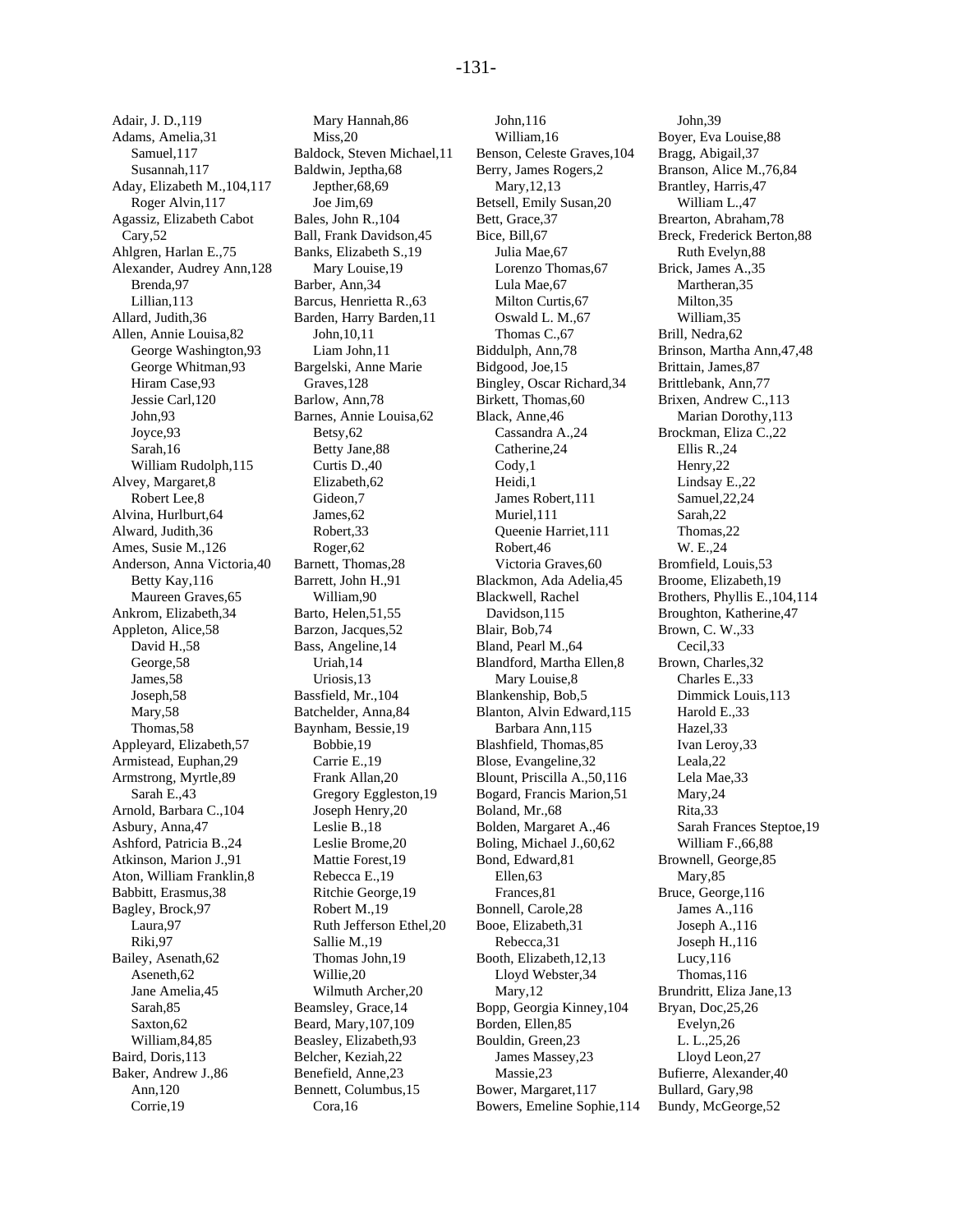Burch, Linda,44 Linda J.,76 Burdett, Sarah,94 Bureham, Mark,108 Burger, Rosa,113 Burgess, Moses,31 Burnett, Charles Raphael,119 Woody,104 Burrell, Jane,104,120 Reuben,86 Burton, Lidea,61 Margaret J.,48 Butler, Mary,47 Cadey, Elijah,44 Cainhoe, Richard,100,101 Caldwell, Elizabeth,25 Calkins, Keith G.,2 Callaway, Joshua Henderson,22 Cirone, Christie Ferguson,22 Cameron, Donald,111 John,65 Campbell, Ann,66 Deneta A.,104 Thomas Wilkins,8 Wanza J.,5 Card, J.,60 Margaret Hilda,60 Caricato, Frances,71 Carmichael, Isabella Pomeroy,88 Caron, Donna,1,28,127 Donna G.,4 Carpenter, Marlene,89 Carr, Janet J.,16,115 Carriger, Christian Elliott,88 Mary James,87,88 Carter, Christa,70,71 Margaret,81 Mary M.,86 Nicholas,81 Cartwright, Mary,35 Cary, Elizabeth Cabot,52 Casagranda, Kathy,130 Case, Elizabeth Jane,93 Thomas<sub>93</sub> Casey, Paulina,30 Cassan, Amelia,78,106 Cassidy, Fatie,8 Castano, Clara,1 Castleton, Virginia,104 Catchings, Eliza H.,93 Cathcart, Jean Alexandra,59 Cazie, Paulina,30 Chadbourne, Ted,14,40 Chalker, Betsy Maria,86 Chambers, Amanda M.,43 Chandler, Margaret L.,91 Wesley,91 Chappell, Charles Allen,19 Dick,19 Edward McCarthy,19 Elizabeth,19

Emma G.,19 Ethel,19 Florence G.,19 George,19 John Jefferson,19 John Wesley,19 Mattie C., 19 Thomas,19 William Banks,19 Cheatham, James Marcus Lafayette,55 Cherry, Alice,12 Cheshire, Tennison,31 Chevalier, Druecillo M.,28 Childress, Octavia Wesley,89 Christopherson, Lena,15 Church, Fanny,38 Claiborne, William,99 Clark, Alice Collier,104 Daniel,41 Frances,41 George Gann,104 James Isaac,94 James Stanley,94 Jim,94 John,41,58 John P.,41 Lucille,70,72 Margaret Pearl,94 Samuel,41 Thaddeus,85 Thomas J.,94 Thomas Jefferson,94 Clay, Dorcas,30 Rhoda,30 Clayton, Albert,62 Elizabeth,57 Lillie,62 Cleaton, James Daniel,89 Katharine,88,89 Cleeve, Elizabeth,84,85 George,84,85 Clegg, Chester,33 Clements, William,20 Clemons, Marna L.,75,104 Cleveland, Absolam,46 Anner,46 Benjamin,5,45,46 Grover,53 John,18 John Harrison,46 Mary Lou,46 Robert Harold,46 Robert Harrison,46 Stephen Grover,53 Clifton, Mr.,69 Coble, Turley,18,117 Coburn, Katherine,17 Coffey, John,51,72,105 Joseph,5

Marvin D.,128 Cointreau, Sandra,4 Coleman, Lillie,70 Nora Lee,70 Collier, Elijah,43,66 John,43,66 Collings, Lilian Maud,59 Collins, Abisha,116 Christopher B.,120 Christopher C.,120 Emma,119 Harry Harris,59 Roll O.,120 William Joel,89 Zilphia,120 Colton, Sarah,62 Conley, Hattie,63 Mary,83 Connell, Mary B.,9 Connelly, Mary,83 Cook, Donna,71 James F.,104 John,14,31 Lorena A.,14,38 Coolidge, Calvin,53 John Calvin,53 Cooper, Harriet,46 Cootes, Charles James,10 James Edward,10 Margaret,10 Patricia,10 Copeland, Mary,92,127 Cople, Turley,117 Corbin, Clement,37 Cordingley, Ann,57 Corley, Margaret F.,93 Cornett, Kathleen,45 Cornish, Chauncey William,64 Curlee, D. R.,20 Earl Chauncey,65 Emmit Nelson,65 Fay Levi,65 Fayette E.,64 Freeman Truman,65 Jennie,65 Jessie William,65 Joseph,64 Lucinda,64 Stella,65 Thomas J.,64 Corwin, Charley,16 John,16 Cotter, Catherine,110 Cottingham, Minnie Ann,23 Cotton, Verlinda,94 William,100,122 Coulter, Auston,110 Sigmon,110 Courtner, Rosanna,18 Cowee, Carol,76 Jim,76 Cowper, Mary,59

Cox, Archibald,52 John Wesley,120 Michael,120 Norma Lee,5 Richard,100,101 Sarah,29 Vivian,120 Cragin, Jean Elvira,17 Crane, Colleen Clairce,114 Collins Lynn,114 Joyce Lorraine,114 Cranwell, Sarah,112 William,112 Crenshaw, Dock,115 Crickenberger, Debbie,71 Crites, Pearl,32 Critzer, Ann Elizabeth,71 Cecil,71 David Paul,71 Donald Cecil,71 George Calvin,71 Russell,70,71 Shirley Ann,71 Sue Deborah,71 William Cecil,70,71 Crosby, Annie,129 Cross, Cynthia,83 Crouch, Eula Mae,46 John Dalton,46 Crow, James,91 John,91 Crump, Elizabeth Hilliard,120 Crutcher, Betty,43 Betty L.,51 Cullen, Frank Haywood,46 Harold Dempster,46 Katherine Ann,46 Curtis, Edward,64 Irene,64 Curtiss, Edward,64 Dabney, Mr.,19 Virginius,127 Dade, Randolph,20 Daniels, Ebenezer,14 Edward,14 Dannewitz, Emma Celia,15 Darrah, Mary E.,23 Davenport, Ann,5,22,23,24,28,46,51,72,9 2,104 Davidson, Betty M.,76 Davis, Adam,97 David,15 Etta May,17 Jennifer,97 Joe L.,97 Mary Jane,15 Richard B.,97 Stephen B.,97 Sue,97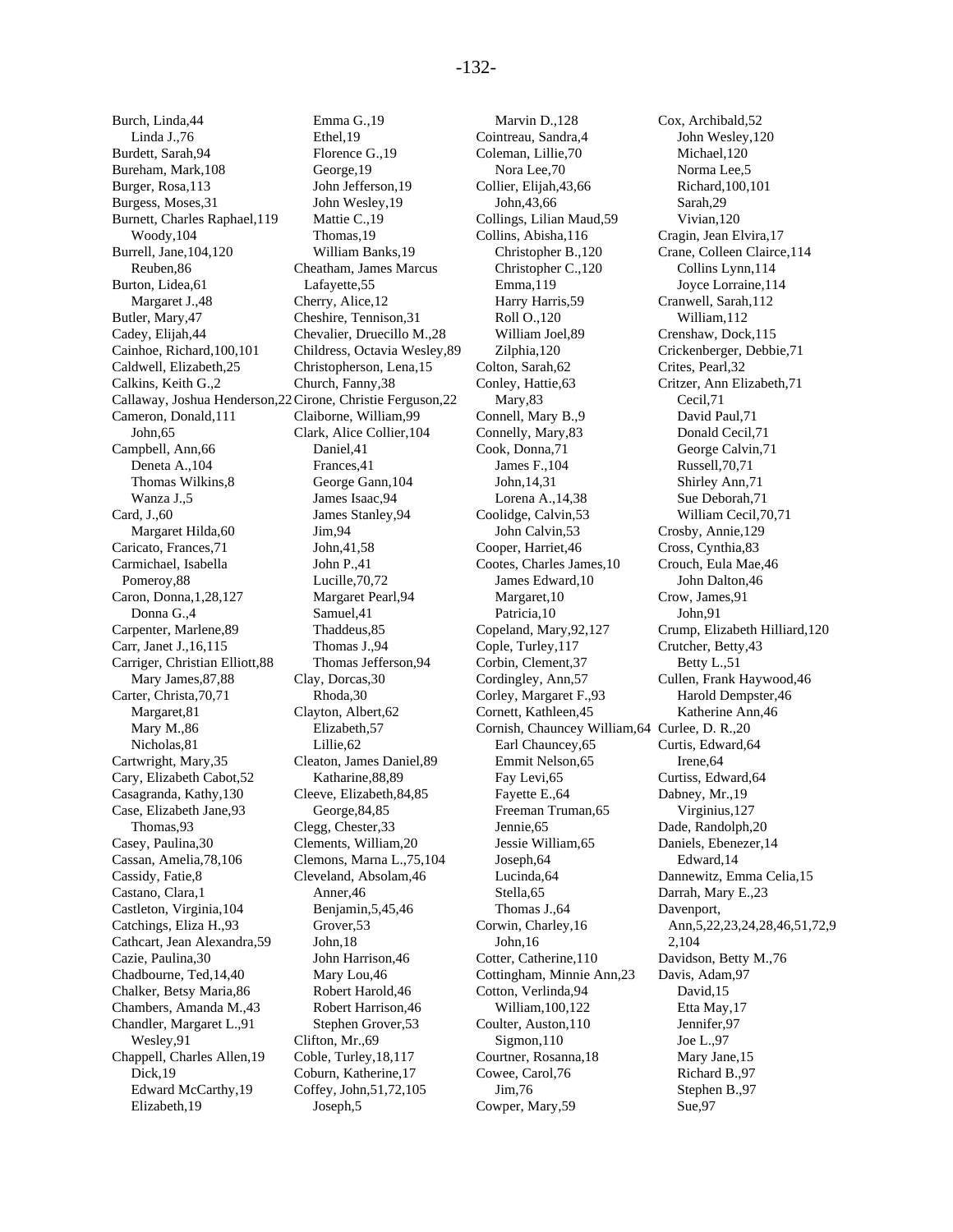Dawson, Adrianne,9 Mary,57 Day, Hosea,18 Dean, Bradford,117 Ebenezer,117 George Standish,117 Mary Ethel,117 Relief Soper,117 Deaton, William,100,101 DeBord, Louisa,42 DeHaven, Josephine,27 Dehnel, Wynell,5,50 Delaporte, Jana,45 Demeza, Carol Ann,10 Dennison, Ephraim,18 Denno, Harriet,56 Denny, Sarah,48 Denson, Esther,60 Dent, Lucinda Elizabeth,51 Denton, Gary L.,128 DeWalt, Jane G.,39 Dewey, Francis,41 John,52 Dibble, Inetta,33 Sarah,87,128 Dicken, Susanna,24 Susannah,22 Dickens, David,92 Miriam,92 Dickenson, Janice R.,30 Dickinson, Mary,35 Dickman, Mary Kezia,35 Dickson, Elizabeth,117 Joseph,117 Dietzer, Debbie,30 Dilday, Oscar,92 Dixon, Julia Ann,109 Martha,34,35 Sarah Jane,109 Dockery, Kate,27 Dodgson, Dorothy Virginia,117 Engle, Laura Wallace,62 Dolan, Gertrude M.,65 Doliber, Donald A.,127 Donnelly, Sharon E.,28,128 Dorrell, Elizabeth,44 George W.,44 Greenberry,44 Sarah,44 Stephin,44 Dorrells, Elizabeth,44,76 Dorrill, Elizabeth,44 Doughty, Francis,101,122 Douglass, Green Berry,93 Nannie Green,93 Dozier, Fannie,49,121 Robert,49,121 Draper, Sophia,109 Drerw, Madeline Ida Ella,113 Dresser, Richard,38 Drew, Earnest,114 Madeline Ida Ella,114

Drumheller, Estelle,70 Frank,70 Miles,70 Molly,70 Raymond,70 Dudley, Gladys,70,71 Dunn, Frank,34 Dunning, Alice,62,63 Durbin, Elijah,7 Duvall, Jeffery A.,47 William E.,47 Dwyer, Lena Agnes,56 Dyer, Nora Bell,16 Eakey, J. W.,118 East, Thomas,23 Thomas Massey,23 Eaton, Nathaniel,101,122 Edge, Debbie,69 Donna,69 Ginger,69 Mr.,68 Terry,69 Edgeworth, Homer,120 Edwards, Harden Hairston,120 Fogden, Rosemary K.,10 Harden Perkins,120 Jill,120 Peyton Graves,120 Rowena Elizabeth,120 Woodrow W.,120 Efland, Sarah,41 Eldridge-McCain, Alice Mary,128 Ellico, Melissa K.,130 Elliott, Jane B.,44 Samuel,63 Wendy L.,127 Ellis, Lafayette,91 Margurite,33 Elsten, Bonnie Pooler,76,85,86 Elvira, Hurlbert,64 Evans, Edward,66 Mary,58 Sandy,32 Sarah,28,51,66 Ewing, Mary Rebecca,26 Exton, Patricia,129,130 Fairbank, Calvin Cornelius,86 Lynn A.,76,86 Lynn Ann,86 Philip Carter,86 Fairclough, Jane,81 Robert,81 Fairweather, Leva Swim Drummond,104 Falwell, Mary E.,69 Farguson, John,22 King,23 Farley, Charlotte Jane,56 Farrar, Daniel,116 Sarah,116

Faulkner, Isaac,79 Sarah,79,80 Fawcett, Lois,129 Fellows-Jensen, Gilliam,6 Ferguson, John,22,23 Margaret,109 Ferrell, Donna Graves,91 Mary E.,89 Fey, John Cunradt,30 Field, Elizabeth,85 Marshall,52 Finch, Rebecca,86 Thomas,37 Fincher, Hannah,45 Fish, Chauncey L.,51,73 Elijah S.,51 Fisher, Anson C.,17 Elizabeth,59 Helen Mar,17 Judy E.,105 Flake, Muriel H.,51 Fleet, Henry,99 Flurry, Sleety Jane,120 Fogelman, Miss,117 Foles, James,93 James T.,92 Susan Esula,93 Ford, Hezekiah,118 Lola,115 Nathaniel,118 Sela,118 Vara Selma,19 Forest, Susannah,57 Foss, Cheryl,16 Harold,16 Henry,16 Foster, Jacob,14 James,31 Mary E.,31 Norma Lee,5 Fowke, Anne Dinwiddie,94 Chandler,94 George,94 Gerard,94 Fox, Charles,33 Sarah,33 Susanna,31 Francis, Mary M.,93 Francisco, Jasper,42 Rosanah,42 William,42 Franklin', Benjamin,118 Fraser, Mary,30 Phillip Jacob,30 Freibott, Willietta I. N.,20 French, Alfred,16 Amos,46 Amos Benjamin,46 Benjamin,46 Bessie May,46

James,16 James Haywood,46 Friend, James,77 Fry, John Cunradt,30 Fuller, Benjamin,108 Fullmer, Judith A.,105,106 Fulwider, Arthur Hall,120 Lucille Camden,120 Gage, Maud,17 Gallien, Luther,63 Gamble, Allen Edward,28 Kimberly,97 Gardner, Isabella Stewart,52 Garrison, Anna,71 Geare, George,16 Mary,16 Geer, Mary,16 Gentile, Brian,18 Matthew D.,17,18 Tracy,18 George, Lloyd,26 Gestwick, Darlene,5 Gibbon, Margaret Rebecca,39 Gibson, Florine,71 Isabella,130 Gibson, Sophia,46 Gieseke, John,34 Mary Ann,34 Molly,34 Giles, Rebecca,57 Gill, Mary,22 Stephen,123 Gilley, Frank,17 Gills, Jonathan,101 Girouard, Edna,34 Gleason, Thomas,16 Gochnauer, Hazel,62 Goodale, John,37 Goode, Belver Graves,69 Homer C.,70,71 Johnny clifton,71 Larry Allen,71 Wallace H.,71 Goodwin, Amy Elizabeth,17,18 Goolsby, Arlis,68 Emma,68 Harvillia,69 Luther,68,69 Narl,68 Goree, Albert Gallatin,21 Betty,20 Caroline,21 Carrie,21 Catherine,21 Elizabeth Jane,20 Ephriam,20 Harriett Columbus,20 Hattie,20 James S.,21 John Ephriam,20 John L.,21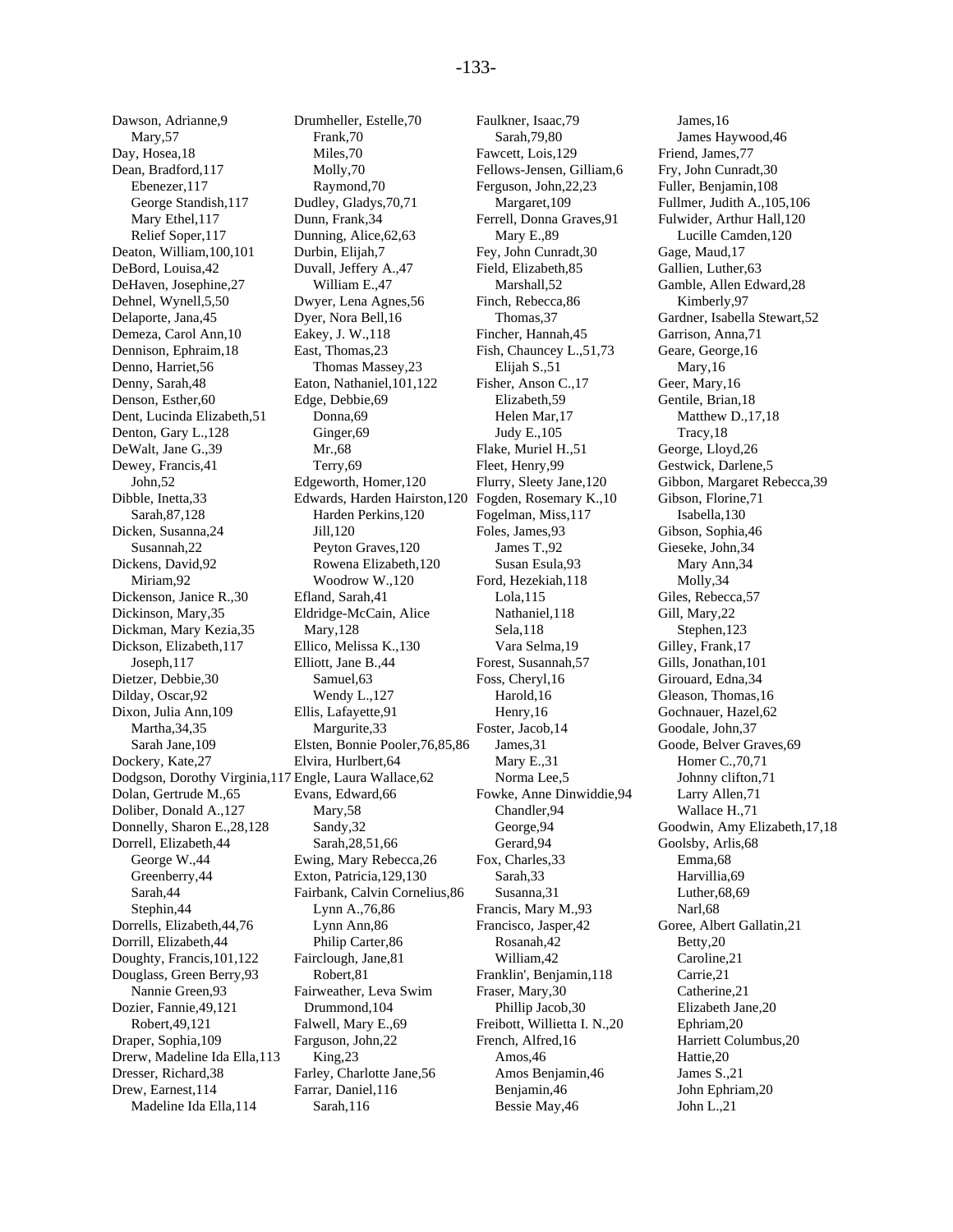John S.,20,21 Lewis T.,21 Martha,21 Mary Elizabeth,20 Matilda,21 Milton,21 Milton Andrew,20,21 Sarah,21 Susan,21 William Rice,21 Gostelli, Cecil A.,64 Graf, Catharine,30 Graff, Johan George,30 Johann Sebastian,2,4,18,41,87,104,1 05,106,117,127,128 John Cunradt,30,31 John George,30,31 John Michael,30 Maria Catarina,30 Graive, Adam,6 Grasty, Delores,5,50,75 Gratz, Delbert L.,128 Grave, Betty,59 Elizabeth,59 John,59 Jonas,6 Margaret,81 Mary,59,81 Reuben,59 Robert,6 Sarah,59 Simeon,59 Stephen,59 Graves, A. A.,108 A. M.,40 Aaron Alfred,31 Abigail,116 Abner,64 Abraham,62,106,107,108,10  $\overline{Q}$ Absalom,104 Addison,84 Ade,15 Adeleza,61 Agnes Mary,40 Alabama,20 Albert Charles,107 Albert Kenneth,33 Alcy Caroline,66 Alex,92,112 Alexander,66,76,88,92,94,1  $12$ Alexander Hamilton,40 Alfred,69,82 Algie,40 Alice,69,115 Alice L.,115 Alice M.,64 Allen,76,115 Allen W.,48

Alli,48 Alma,10 Alma Louise,34 Almeda,14 Almirah,109 Alvis,107 Amanda,13,119 Anabella,94 Andrea,1 Andrew Carroll,46,77 Ann,44,60,61,62,72,94,100, 122 Ann B.,108 Ann V.,7 Ann Virginia,8 Anna,40,109 Anna Lee,120 Annas P.,108 Anne 61 Anne Alabama,47,48,94 Archie F.,68 Armstead,29 Arthur,10,29,55,64 Arthur Harvey,63 Arthur Preston,35 Arthur Robert,40 Asahel,18 Aurelia Antoinette,48 Azariah,28 B. Leon,2,18 B. P.,24 Bachelor,30 Barbara A.,52 Barry,10 Bartlett,67 Barzillai,51,72 Beala Curtis,105 Beatrice,82 Bela,64 Belinda Kay,83 Belle,45 Belle P.,68 Belver Virginia,70,71 Benjamin,29,64,76,92,106,1 09,113,115,118,119,130 Benjamin F.,28,128,130 Benjamin Pinckney,23,24 Benjamin R.,28 Benjamin Walter,51 Bennie,68,69 Benoni,38 Betsey,14,38,69,109 Betsey Anne,70 Betsey E.,85 Betsey O.,41 Betsy E.,76 Betty,70 Betty Ann,33 Beverly,38,50,51,105 Bill,28 Billie,69

Billy,27,68 Blanche,70 Bob,42,53,65,70 Boston,18,41 Bradford R.,97 Brian,42 Brian A.,82 Brian Alan,82,83 Broadus,27 Bryan Leslie,10 Buckie,92 Byron T.,64 Calvin Coleman,70 Calvin Houston,119 Calvin Polk,119 Carl Fisher,17 Carl Joseph,70,72 Caroline,79,87 Caroline Amelia,80 Carolyn Jane,72 Carrie,70,71,119 Carry,67 Catharine C.,31 Catherine,20,25,92 Catherine E.,40 Catherine Nowlin,5 Celia,55 Charles,15,29,30,51,56,61,1 10,115 Charles Anderson,56 Charles Barefoot,51 Charles Edward,63 Charles F.,117 Charles L.,40 Charles LaFountain,56 Charles M.,48 Charles Paul,110 Charles Robert,48 Charles W.,47,48,94 Charley,128 Charlie,56 Charlotte.9 Charlotte A.,41 Charlotte M.,40 Chauncey W.,64 Cherry Hiram,76,115 Chester,105,110 Chloris Norman,129,130 Christina Little,90 Cicily,10 Claiborne,105 Clara,28,72,104 Clara A.,119 Clarence,34 Clarence Cleveland,34 Clarence Henry,63 Clark,14,15,38 Clayton Roy,113 Clayton Winn,88 Clyde Kalloch,38 Colby,105

Conrad,30 Cora,48 Cynthia,44 Cyrus,76,115 Daniel,53,65 David,41,66,80,105,112,117 David A.,88 David Alexander,83 David Ellis,32 David F.,4 David H.,88 David L.,105,117 David R.,32 Della,67 Della C.,64 Della Esther,34 Delorne,33 Dewey,42 Dillard,27 Dina D.,65 Docey,55 Graves, Dock,42 Dolly,48,94 Dolly Ann,120 Donald Alvin,114 Donald B.,87 Donald Berton,89 Donald E.,77 Donald R.,105 Donald W.,46 Donnie,46 Doris Victoria,10 Dorothy,9,84,85 Dorothy Louise,114 Dottie Powell,21 Douglas Albert George,82 Dovey,68 E. T. Clark,5 Earl,98 Earl Ellsworth,22 Earlene Almena,22 Easter,61 Ebenezer,84 Ed,68 Edith E.,10 Edith M.,111 Edmund,9,29 Edna E.,64 Edward,44,60,61 Edward Arthur Julian,10 Edward H.,64 Edward Marion,43,44 Edward Proctor,10 Edward Small,38 Eefje,39 Efel Vitty,39 Effie,129 Elbert Washington,120 Eleanor,46,109 Eleanor D.,98 Elias,109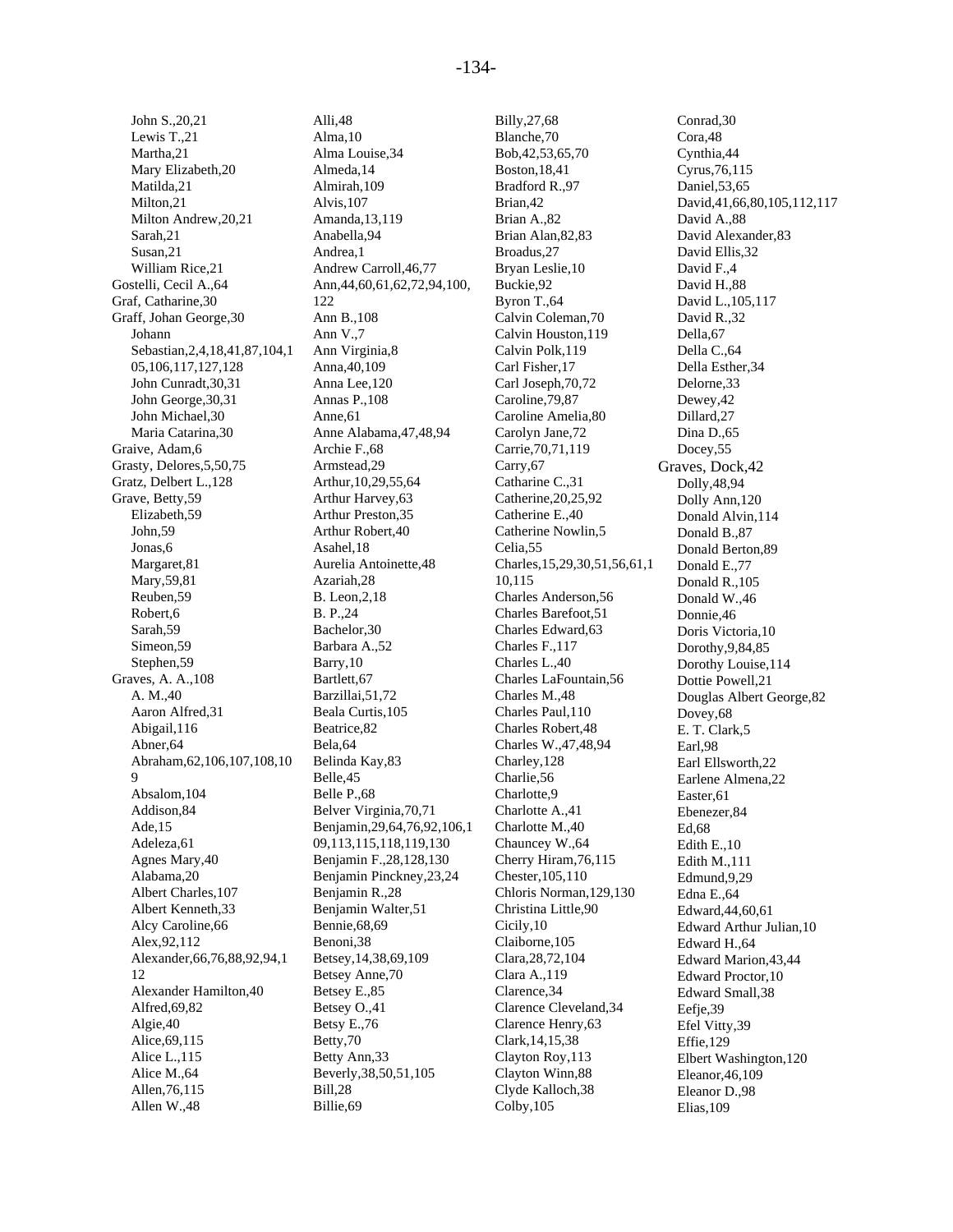Elijah,5,38,109 Elisa A.,85 Elisha,14,15,38 Eliza,10,82,112 Eliza Jane,20,21 Elizabeth,24,28,31,35,43,55, 60,61,66,69,72,76,86,92,109 ,111,116 Elizabeth Anne Rhoda,82 Elizabeth Barron,116 Elizabeth Cardine,82 Ellsworth,64 Elmer Ellsworth,113 Elmer Paul,113 Elsie Muriel,82 Elsie Winifred,70,71 Elzie C.,68 Em,16 Emily,10,104 Emily Agnes,10 Emily Louise,10 Emma,16 Emma Callie,48 Emma E.,63 Emma Elizabeth,32,33 Emma Mae,48 Ena,129 Ennis Franklin,34 Enoch,109 Ephraim,18,35 Ephriam,35 Eric R.,51,52 Esom,29 Esterline,71 Ethel Faye,34 Etta May,45 Eugene,82 Eupherme A.,108 Euphoma,107 Euphoma A.,108 Eva,6 Eva Lois,113 Eve,31 Evelyn Hill,89 Evelyn Ruth,45 Evelyne,17 Felix,22 Ferrin Lorenzo,68,69 Finley Jackson,45 Florence Elizabeth,63 Floyd,72 Floyd Franklin,70 Frances,29,98,102,103 Frances Ann,22,82 Francis,5,15,19,22,24,28,47, 48,51,69,72,85,98,99,100,10 2,104,105,106,107,120,122, 123,124,125,126 Francis Curtis,40 Francis DeWitt,17

Francis Irving,28

Francis Marian,69 Francis Mark Allen,82 Francis Myrtle,120 Francis Rebecca,119 Francis Stanley,16,17 Frank,40,69,82,110 Frank N.,121 Frank S.,64 Franklin,44 Franklin Ward,53,87 Fred,6,56 Frederick,41,129 Frederick Arthur,82 Frederick William,41 Freeman P.,1 G. Martial,108 G. N.,48 Garry Phillip,114 Gatty Maria,39 Geneva,15 Geoffrey,32 George,5,8,16,31,41,52,55,6 7,75,87,105,106,110,111,11 2,117,118 George Albert,34 George Anderson,119 George B.,17,69 George Bert,63 George C.,32 George Clinton,65 George D.,5 George F.,7 George Floyd,70 George H.,106,118 George Henry,82 George L.,14,38 George M.,7 George Madison,62,63 George Marion,8 George Melton,70 George N.,8 George P.,105,110 George Robert,105,110 George Rollins,40 George T.,105 George W.,30,107,108,129 George W. B.,110 Georgeana,61 Georgetta,48 Georgia A.,119 Georgia L.,75 Georgina Kate,82 Gerner,68 Getty Maria,39 Gideon,75 Giles Anna,48 Giles N.,28,47,48,94 Gilliam,5 Gordon Green,70 Grace,55,112 Grace Ethel,63

Greenvil,22 Gregory R.,98 Guy Edward,63 H. Rice,69 Hagger,69 Hamlin F.,64 Hannah,10,37,61,72,85,108, 115 Hannah Blanche,70 Hardinia,69 Harold K.,106 Harris Brantley,48 Harry,60,111 Harry John,33 Hattie H.,64 Hattie May,41 Hazel,42 Helen,45,71 Helen Fisher,17 Helen Kathryn,38 Helena Gertrude,82 Hellen,40 Henderson,48 Henrietta,40,61 Henry,10,29,107,109 Henry Cherry,115 Henry F.,31 Henry Leonard,109 Henry Obed,63 Henry White,28,94,105,120 Hettie,16 Hiram,65,109 Hiram A.,119 Howard Cleaton,89 Howard Gresham,88,89 Howard L.,51 Hoyt,6,28 Humphrey,92 Humphrey Joseph,109 Hunter,70 Icie Pearle,120 Ida Belle,113 Ina,34 Increase Clark,38 Inez,6 Ione Ulala,113 Ira,69,107 Irene,120 Isaac,22,105,105 Isaac Brantley,47 Isaac Finks,105 Isaac Lee,47 Isaac W.,22 Isabel Mary,82 Isabella,22 Isham,29 Isobel Gladys,82 Ivan C.,117 J. A.,39,40 J. Carson,52 J. D.,5,28,50,75

Jack,1,45,105 Jacob,18,22,32,117,128 Jacob B.,30 Jacob Hughes,28 James,6,22,28,33,39,43,44,4 7,48,60,62,75,76,92,104,107 ,109,118,127 James C.,1,4 James E.,64,120 James Edward,56,82 James F.,66 James Felix,22 James Frank,110 James Henry,106 James M.,7 James Muir,8 Graves, James Randolph,33,34 James Rison,9 James Stephen,43,51 James W.,128 James William,119 Jane,5,19,33,51,72,105,112 Jane B.,44 Jane Iris,68 Janet,9 Janet Ann,10 Jason,1 Jay C.,51,55 Jean,1 Jeanette Doris,113 Jedediah,76,115 Jeff N.,21 Jeffery,101 Jennie,113 Jeremiah,8,51,72 Jerry Lemon,66 Jerusha Clementine,118 Jesse,8 Jesse Claude,15 Jesse Lafayette,43 Jesse Rozella,34 Jessie,113 Jewel G.,68 Jim Bob,68 Jimmie,68 Job,61 Joe,68 Joel Spenser,76,115 Joeph Edmund,8 John,2,4,5,6,9,14,18,22,23,2 4,27,28,29,31,33,35,36,37,4 0,41,43,44,45,46,51,53,55,6 0,61,62,64,66,69,72,75,76,7 7,78,79,84,85,87,88,89,92,9 4,100,101,103,104,105,106, 107,109,115,117,120,123,12 4,125,126,127,128,129 John Baptist,9 John Beard,107 John C.,31,106 John Calvin,42,43,119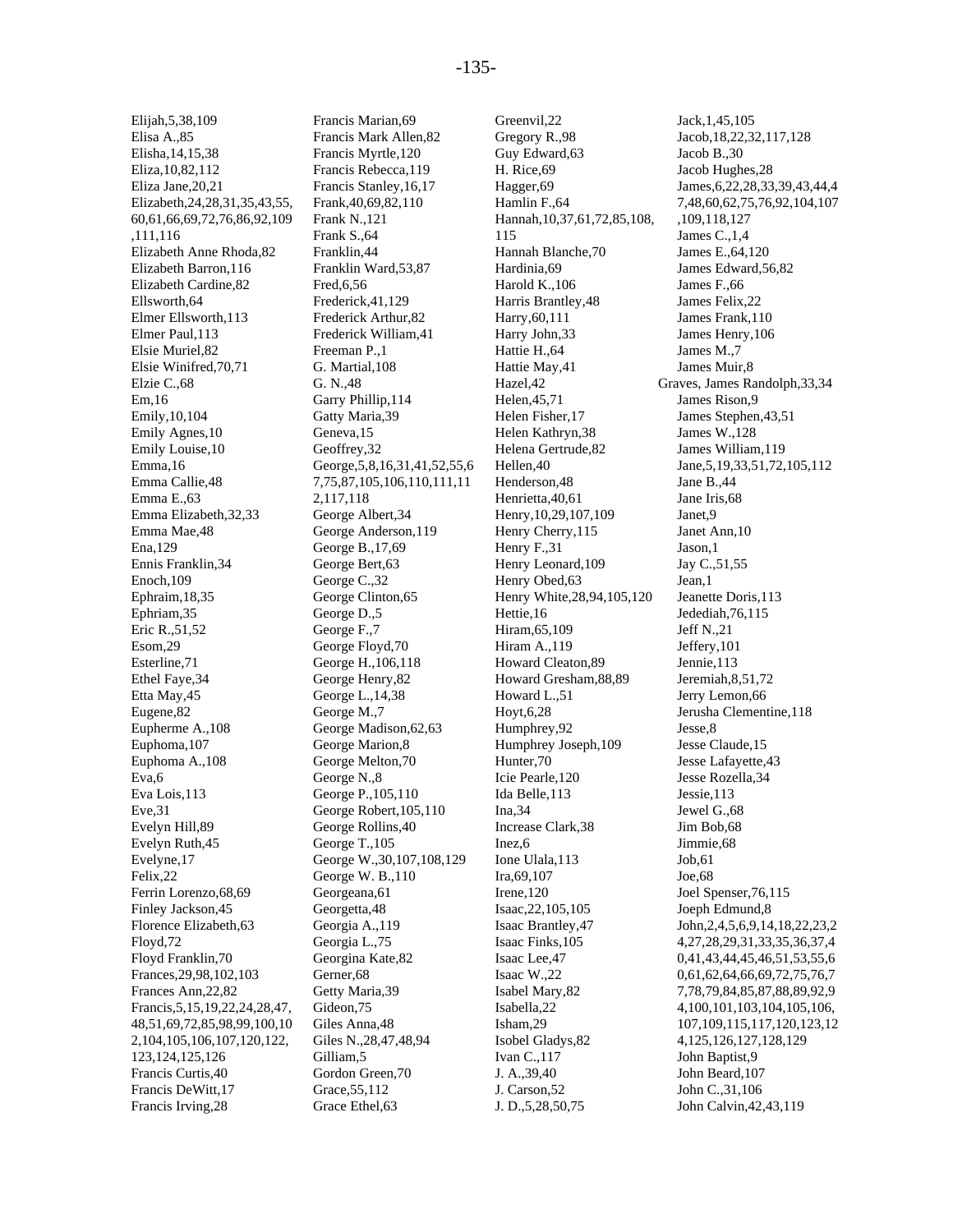John Carson,28 John Douglas,20,21,129 John Elijah,45 John Erastus,68 John F.,43,69,87 John Fayette,70 John Fielding,87,88 John Franklin,67,76,118 John Henry,39 John Herndon,5 John Lafayette,43 John Lea,72 John M.,7,8 John N.,44 John Otis,87,88 John P.,31 John R.,45 John Scott,45 John Sterling,92,94 John Temple,87 John W.,24,63,129 John Walter,22 Johnnie Juanita,68 Jonathan,32,35,37,39 Jonathan Franklin,15 Joseph,28,39,43,45,46,56,61 ,66,94,104,106,107,110,128, 129 Joseph Chandler,32 Joseph P.,7 Joseph Robert Pettus,129 Joseph Sherman,41 Joseph W.,5,23 Josephine,55 Joshua,8,9,62 Josiah,104,105,106,107,109 Julia,61 Julia Johnson,67 Julius,51,55 Karl E.,128 Kate,60,111 Katharine,89 Katherine,100,122,130 Katie,20 Keith,71 Ken,25,74 Kenneth,71 Kenneth B.,5,29 Kenneth V.,52,72,116 Kenneth William,113 Kerry Teresa,10 King,29 Kirsty Amanda,10,11 Kittie Cobb,120 L. C.,2 Lafayette,69 Lally,22 Larry,130 Latta,120

Laughter,6 Laura,15

Laura Jane,63 Laura Maud,32 LaVerne E.,18 Lawrence Breck,89 Lawrence Bryan,113,114 Lebbeus,18,39 Lee,94,112,114 Lee B.,120 Lee W.,28 Leland E.,76,112 Leland Ellsworth,114 Lena,107 Lena Florence,21 Lenard H.,66 Leon Dodd,120 Leonard,16,22 Leonard H.,87 Leonard Harrison,87,88 Leonidas,94 Leroy,42 Leroy Madison,63 Leslie John Proctor,10 Levin,22 Levy,22 Lewis,5,40,51,77,109,128 Liddie B.,108 Lidea,61 Lillian,14,38 Lillian Carolyn,34 Lillian Violet,113 Lillie,113 Lilly M.,16 Linda Daphne,10,11 Lindsey,68 Living,45,46 Logan,24 Lois,107,109 Lois Marie,45 Lola Irene,32,33 Lola Kansas,42 Lorenzo,67,118 Lorenzo M.,66,76 Lorraine,130 Lot,61 Lott,15 Lou,92,129 Louie,27 Louis,107 Louis Greene,23,24 Louisa,40 Louise,1 Louisie,40 Lucien,62 Lucille,71,120 Lucille Elaine,114 Lucius Madison,62 Lucy,43,66 Lucy A.,40 Lucy May,39 Luellar,94 Lula Texas,42

Lura Delorous,34 Lydia,37,39 Lynda,68 M. B.,48 M. C.,15 Mabel,42 Mabel Eleanor,82 Mable,110 Madaline Louise,33 Maggie Elizabeth,1 Maggie Olie,32 Mahetable,16 Mandy L.,68 Marey,61 Margaret,8,30,31,33,72 Margaret Elizabeth,9 Margaret J.,119 Margaret Melinda,90,91 Margarete,71 Margie,69 Maria,9 Marilyn,130 Marion F.,75 Mark,39 Martha,14,20,30,34,40,55,6 2,66,69,84,88,89,90,109 Martha A.,41 Martha Alice,41,42 Martha Ann,119 Martha Archer,18,19 Martha C.,42 Martha Winifred,29 Marthy C.,48 Martin,15,117 Marvin L.,117 Mary,5,6,9,14,15,16,21,23,3 4,37,38,39,44,45,46,60,61,6 6,72,76,77,81,88,104,107,11 0,112,118 Mary A.,40,88 Mary A. E.,70,71 Mary Alice,69 Mary Ann,9,10,43,51,66,92,93 Mary E.,41 Mary Elizabeth,92 Mary Estelle,70,71 Mary J.,7 Mary Jane,43,119 Mary Janette,8 Mary Lee,21 Mary Mollie,42 Mary Pauline,32 Mary S.,48 Mary Virginia,44 Mary Walton,45 Matthew,29 Meletiah,62 Meridel,34 Merritt N.,64 Middleton,92

Milford Andrew,114 Millard F.,41 Milleyson,118 Milton,41 Minerva,51 Minnie Lee,88 Miranda,92 Misty L.,34 Misty Lynette,34 Moses,6 Moses J.,119 Murtie,68 Graves, Myrtle,6,32,33 Myrtle K.,45 Nancy,6,20,22,29,44,55,87, 109 Nancy A.,87 Nancy Catherine,66 Nancy Eveline,119 Nancy J.,44 Nancy Jane Caroline,119 Nathan,31,55,115 Nathan Alvin,130 Nathan D.,35 Nathan E.,55 Nathaniel,31,38,69,94 Nathaniel Slade,51,72 Neicie Bell,67 Nell,68,69 Nellie,55,63 Nellie Mabel,63 Nelson,64 Nettie,16 Nettie F.,64 Newton,66,87 Nim K.,5,23 Norene,70 Norman L.,27 Olive,104,114 Olivelle,98 Ona Geraldine,120 Orrie,115 Orville Guy,63 Pamila A.,85 Paschal,2 Patricia Elizabeth,2 Patsy,22,89 Patti A.,27 Patty,29 Paul V.,105 Pauline Anne,28 Pearl,129 Perry Lee,119 Peter,18,28,33,39,40,107,10 9,116 Peter C.,33 Peter E.,30 Peter Harder,39,40,116,117 Peter Warren,108 Peyton,5,19,120

Peyton S.,48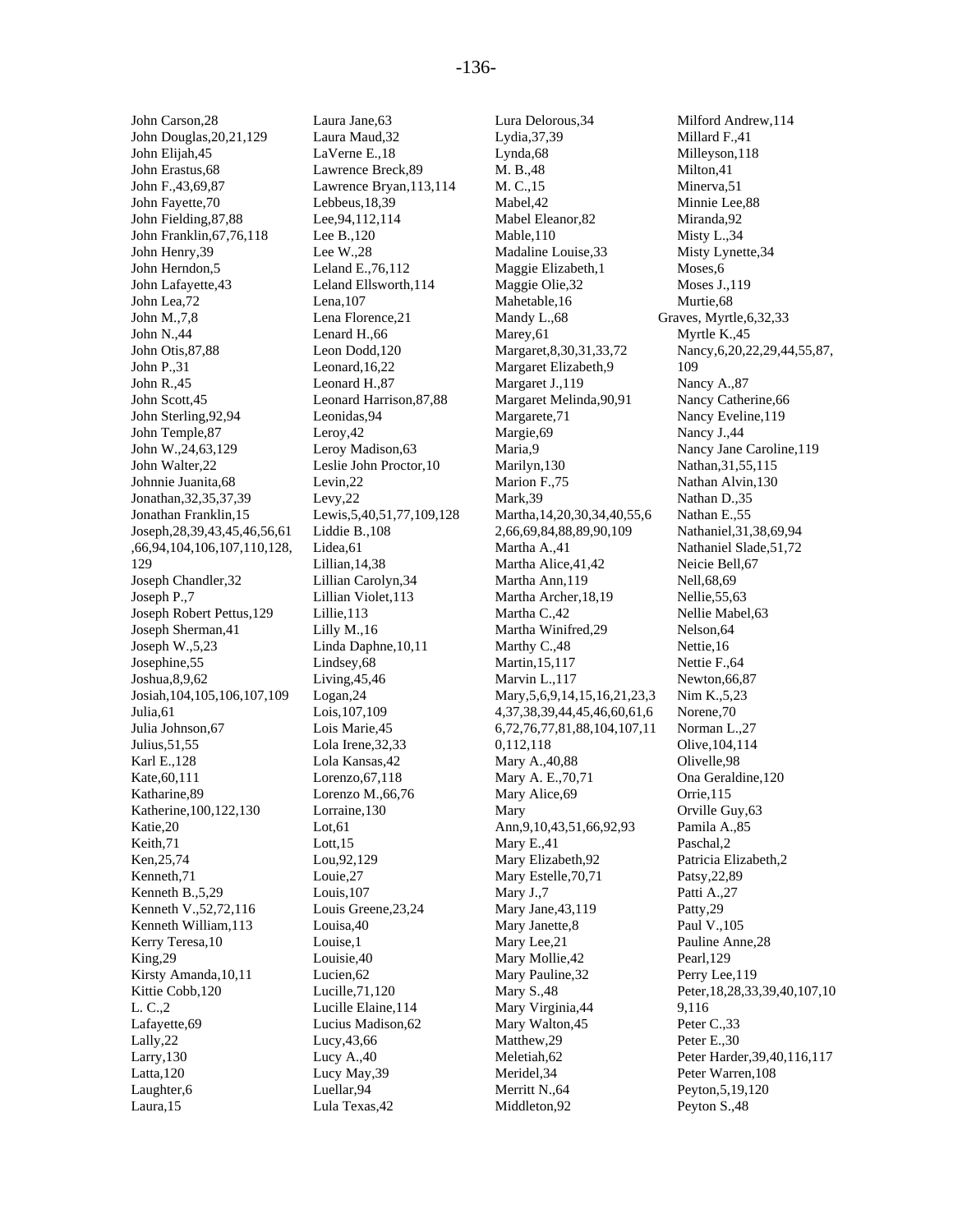Peyton Smith,106 Peyton Talley,105 Phebe,107 Philip,18 Philip Jacob,31 Phoebe,108 Phyllis Irene,82,83 Pierre Robert,83 Pleasant M.,41 Pliny,29 Polly,18,22,34,39,107 Ponie,128 Preston,69 Prudence,41 Puss,20 R. B.,118 Rachel,31,105,120 Rachel Elizabeth,10,11 Ralph,28,94,104,105,120 Ralph Croshaw,28 Ralph Lawrence,114 Randy,28 Ras,68 Ray,117 Raymond Alman,15 Raymond J.,105 Raymond V.,128 Rebecca,40,72,117 Rebecca Ann,92 Rebecker,24 Rice,5,22,24,51,69,104,129 Richard,28,39,44,45,55,60,7 6,77,80,98,104,107,123,126 Richard A.,28 Richard D.,92 Richard Elmer,114 Richard Franklin,105 Richard Wesley,22 Rita,129 Robert,9,20,21,28,35,55,61, 70,76,79,97,105,128 Robert C.,52 Robert Charles,56 Robert E.,28,39,40,116 Robert G.,51,65 Robert Herman,105 Robert Russell,48 Rodney Eldrich,38 Rodney Jackson,38 Roger E.,105 Roland B.,97 Ronald A.,51 Ronald Bennett,51 Ronald H.,51,52 Rosa,82 Rosalind,82,83 Rosannah,77 Rose Mary,119 Rowena,120 Roxanna,115 Ruby,68,70,71

Rufus,70,71 Ruhama,55 Ruhama Rebecca,55 Ruth,9,69,80 Ruth Elizabeth,70,71 Ruth Louise,89 Sabastian, 18 Sallie,20,115 Sally,6,22,29,43,62,66 Sally C.,70 Sam,56 Samantha,109 Samuel,4,5,9,14,28,32,34,36 ,37,38,39,40,50,51,62,65,76, 80,84,85,97,104,105,116,12 7 Samuel Houston,70 Samuel Small,38 Samuel Thomas,82 Sandra V.,129 Sara E<sub>.</sub>69 Sara Elizabeth,19 Sara O.,65 Sarah,9,10,20,23,29,31,35,3 7,45,46,52,59,60,62,74,85,1 05,112,114,115,118,119 Sarah A.,15,43 Sarah Catherine,40 Sarah Croshaw,28 Sarah E.,42 Sarah Elizabeth,20,110 Sarah Frances,119 Sarah M.,30 Sarrah Vieva,34 Savinia,69 Scott,22 Sheridan,28 Shirley,71,128 Shirley Kent,128 Solomon,92 Spencer, 115 Stanley Craig,56 Stanley George,10 Stephen,128 Sterling,94 Stokes,92 Suddha S.,65 Susan C.,130 Susan Elaine,34 Susan Jemima,22 Susanna,43,66 Sylvanus,64 Sylvia,47 Tammy,84 Tedinia,69 Telitha Barbara,33 Teresa,10,11 Thelmer,129 Theodore,70 Therese M.,51,55

Thomas,1,2,4,5,10,14,19,22, 23,24,25,28,29,32,34,35,36, 38,39,41,42,43,44,45,46,47, 48,49,50,51,52,53,56,60,61, 62,64,65,72,75,76,77,79,82, 84,86,87,92,94,97,98,99,100 ,102,103,104,105,106,109,1 10,111,112,117,120,121,122 ,123,124,125,126,127,128,1 Graves, William E.,127 29 Thomas A<sub>.</sub>, 20 Thomas Conn,104 Thomas Dee,42 Thomas Eugene,1 Thomas J.,7 Thomas Jefferson,8 Thomas Jerome,42 Thomas L.,5,46,77 Thomas Little,90 Thomas Tubbs,39,40 Thomas Vincent,65 Thomas Williams,28 Thurston Augustus,120 Timothy M.,75 Tinsley,110 Tricia,82 Tuten,6 Unity,104,120 Valerie Olivelle,98 Varsha D.,65 Verdon Raymond,51,66 Verl Albert,32 Verlinda,47,122,129 Victor Norman,129 Victoria,60,111 Vincent F.,65 Viola,115 W. Brewer,98 W. C.,60 Wade,27 Wade Hampton,42 Wallace DeWitt,121 Wallace Joseph,121,128 Wallace M.,51,52 Wally,53 Walter,6,79 Walter C.,63 Ward Clark,15 Warren,70 Welbech,61 Wesley Olsen,129 Will,55 Willard Brogan,71 Willard Lee,70,71 William,5,18,19,20,23,25,29 ,39,41,43,44,45,48,51,52,55, Greave, Jonas,6 61,65,66,67,72,73,76,77,79, Greaves, Adeline,117 85,87,92,94,104,105,106,10 7,109,112,118,120,128,129 William A.,64 William Arthur,21 Willie,64 Willis,104 Zenas,53 John,116 Minnie,117 Shawn,9 Alexander,12,13 Alice,13 Amelia,79 Amos,78

William B.,33,72,76,106 William Bartlett,129 William C.,87 William Carroll,18 William Cicero,49 William Cooper,87 William D.,55 William Don,8 William Edward,63 William Elliott,88 William F.,105 William Grady,119 William H.,88 William H. B.,87 William Henry,40 William J.,66 William Joseph,40 William L.,39 William Lafayette,113 William Logan,29 William Lon,8 William Lynch,90 William M.,87 William Moore,98 William P.,7 William Pascal,8 William Rice,69,70 William S.,8 William Samuel,82 William Samuel Peter,82 William Sidney,46,77 William Sydney,77 William Thomas,43 William Thompson,84 William Tom,68 William Tubbs,39 William W.,92 Williamson,28 Williamson B.,51,66 Williamson Stokes,92 Winfield Scott,128 Winifred,113 Wyman Albert,56 Young William,48 Zenas Hamilton,63 Gray, David,10,11 Elizabeth,61 John E.,105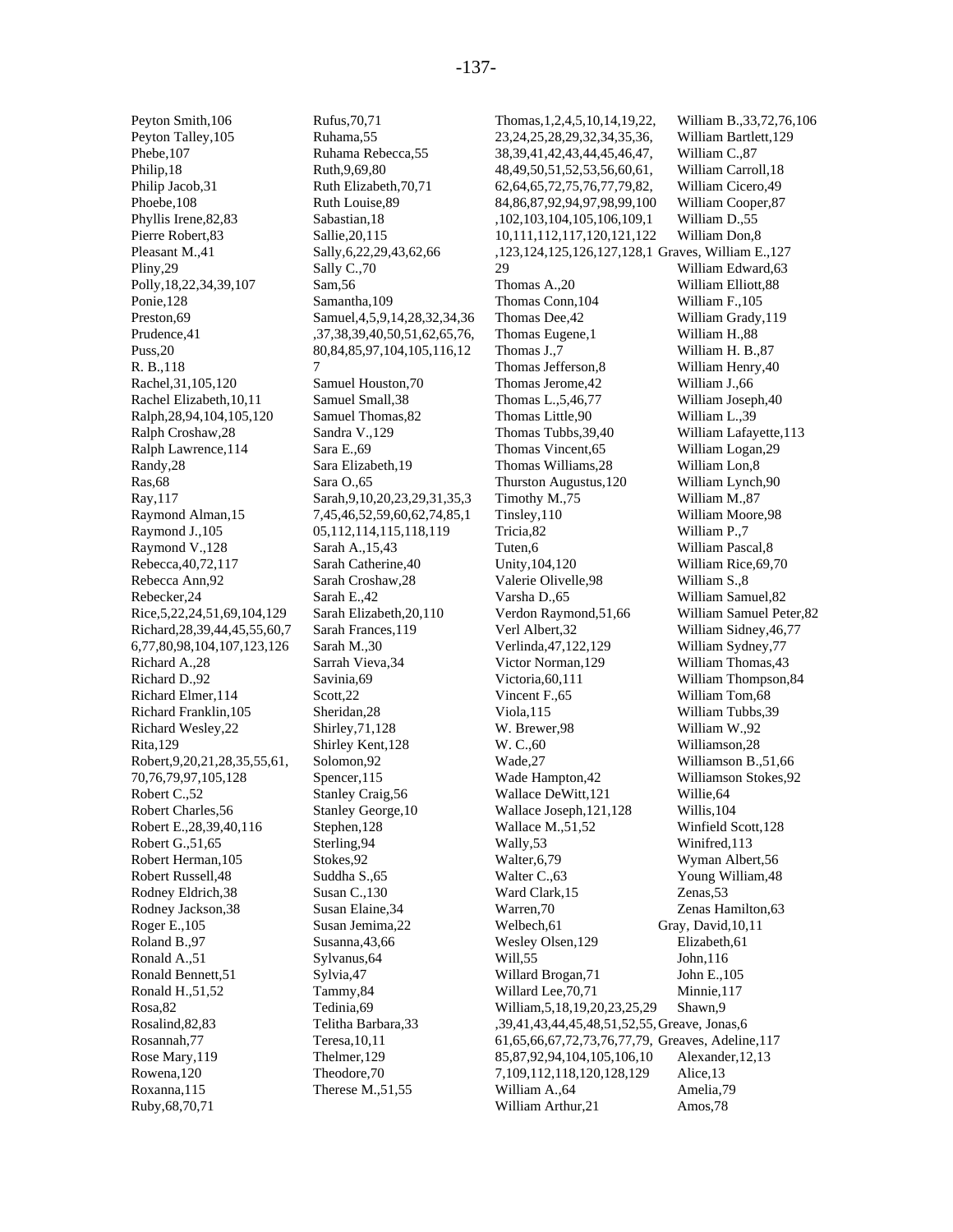Ann,12,78 Anne,57,81 Anthony,130 Benjamin,57 BettyGreaves,12 Caroline,79 Catherine,12 Cornelius,13 David,57 Dorothy,130 Elizabeth,13,58,78,79,81 Elizabeth F.,117 Ellen,83 Elsie Tyson,50 Esther,12 Francis,117 George,8,58,79 Gertrude,130 Grace Mercy,60 Hannah,57 Henry,57 Hesekiah,12,13 Isabelle,117 James,57,78,83 Jane,13 Jeff,35 Jennett,81 John,6,8,9,57,59,77,78,79,8 0,81 John Thomas,57 Jonas,78 Jonathan,117 Joseph,11,56,78,118 Joseph A.,130 Joseph Blackburn,35,36 Joseph Decatur,117 Joshua,56,57 Kate,130 Margaret,11 Margaret D.,117 Martha,11,12,13 Martha Jane,13 Mary,12,78 Mary Ann,13 Mary Ellen,79 Matthew,11 Nathaniel,78 Paul,12,13 Peggy,117 Richard,80 Robert,81 Robina,57 Rosanah,83 Samuel,57,78,79 Sarah,12,13,78 Sarah-Ann,83 Silas,12,13 Sophia,13 Thomas,9,11,78,80 Walter Edward,60

William,9,36,50,57,77,78,83 Harder, Maria,39 ,130 Green, Catherine F.,41 Greenwall, Mr.,21 Robert,21 Greer, George Cabell,127 Greive, Lefsi,6 Greyue, Robert,6 Greyve, Walter,6 Grider, Elijah,42 Sarah Matilda,42,43 Griffin, Emma,35 Phillis Elizabeth Emma,57 Griffith, Thomas W.,5 Griffiths, Jason,10,11 Natasha Patricia,11 Grigg, Mary B.,88 Grimes, David,90 Gross, Rose,21 Groswold, Stucie,65 Grove, Jane,9 Groves, Ann,57 Grow, Loren,64 Guin, Menteau,119 Gulley, Ellian,67 Gullion, Claude E.,47 Genola,47 George S.,47 Gussick, Athena Jeanne,113 Guy, Amy,82 Haddon, David,87 Hadley, Jessie,115 Hadlock, Sarah,38 Hailey, Erasmus,115 Hale, Kathleen B.,105 Haley, Louis E.,51 Hall, Calvin,71 Harmon,76,86 Heman,86 Michael W.,11 Samuel,85 Ursula,86 Wheeler Welling,13 Haller, Gay,72 Richard L.,72 Halverson, Helen Mable,114 Hamilton, Blanche,84 Christopher,84 Cynthia,84 Edna,84 George,84 Kenneth,84 Kenneth Lionel,84 Lilliam,84 Mr.,31 Steven,84 William,84 William John,83,84 Hamlin, Charles Hughes,24 Hanes, William McIver,92 Hanson, Ida,15

Hardesty, Don,53 Hargreave, Hannah,57 Hargreaves, Grace,57 Harmon, Robert,71 Harper, Rosemary Graves,129 Harrington, Blake,97 Bryson,97 Kayla,97 Harris, Champion,31 Harrison, Elizabeth,19 Martha,46 Patty,46 Hart, Mary Jane,40 Hartness, Kate,28 Hartwell, Charles Aubrey,57 Eliza Jane,91 Harry,57 Herbert Heaton,57 John Leonard,57 Leonard,57 Leslie William,57 Robina Frances May,57 Harvey, John,88 Margery,4,45,104,105,128 Mary,78 Hase, Charles,31 Hatch, Resign,38 Hayden, Mignonette Mary,9 Hayes, Cleo,42 Emory,42 Josiah Richard,42 Luther,42 Margaret A.,110 Oliver,115 Sarah Alice,42 Tida,42 Vida,42 Willie,42 Haynes, Martha,8 Martha Frances,46 Wilma F.,62 Hays, Charles,31 Headberg, Elna,51,52 Headley, Mr.,19 Heal, Sam,114 Sam F.,105 Heald, Betsy,85 Healy, Mary,38 Hearsey, Ray,129 Heaton, Frances Emily,57 Heavey, Michael,120 Heiberg, Christine G.,1,25,49 Nancy,25 Nancy Graves,49 Helferich, John D.,42 Helton, Paul E.,25 Henderson, Isabella Graves,22 John,22 Joseph,22 William,22

Hendrick, Benjamin,105,120 John Williams,120 Rachel,120 Henson, Barbara,34 Herder, Maria,39 Herrington, Matilda,92 Heskitt, Sara Ann,34 Hetherington, Simon,14 Hibbard, Augustine G.,116 John,116 Joseph,116 Robert,116 Hibbert, Elizabeth,116 John,116 Joseph,116 Robert,116 Hibbs, Betty W.,28 Hicken, Lesley,80 Hickey, Dixie M.,51,72,75 Hickman, Eathel H.,47 Hiden, P. W.,101,124,125,126 Higginbotham, Aaron,28,72,104 Ann,24 Benjamin,24,72 Jacob,24 James,24 William,28 Hill, J. J.,88 John J.,88 John T.,19 Kenneth,33 Marie,63 Rosa B.,88 Hilliard, William,104,120 Hilligoss, Charles Adair,114 Hinds, Maria Hannah,63 William,63 Hinkle, Esther Gertrude,48 Hinson, Ann,35 Hoagland, Clara Margaret,63 Hobson, Hannah,56 Hoff, Cora Graves,14,38 Hoffman, Patricia Davis,76 Hogan, Katherine,20,21 Holbrooke, Elizabeth,37 Holden, Clifton,41 Hollingsworth, Aaron,81 Holloway, Mary,41 Mary McK.,87 Holmes, Lucy,37 Holt, Harriet,59 Honeycutt, Don R.,64 Hood, Lois Ge-Juan,115 Hooks, Armblin Brown,92 Hoole, Blanche,83 Christopher,83 Christopher Lamb,83 Elizabeth,83 Ellen,83 Gladys,83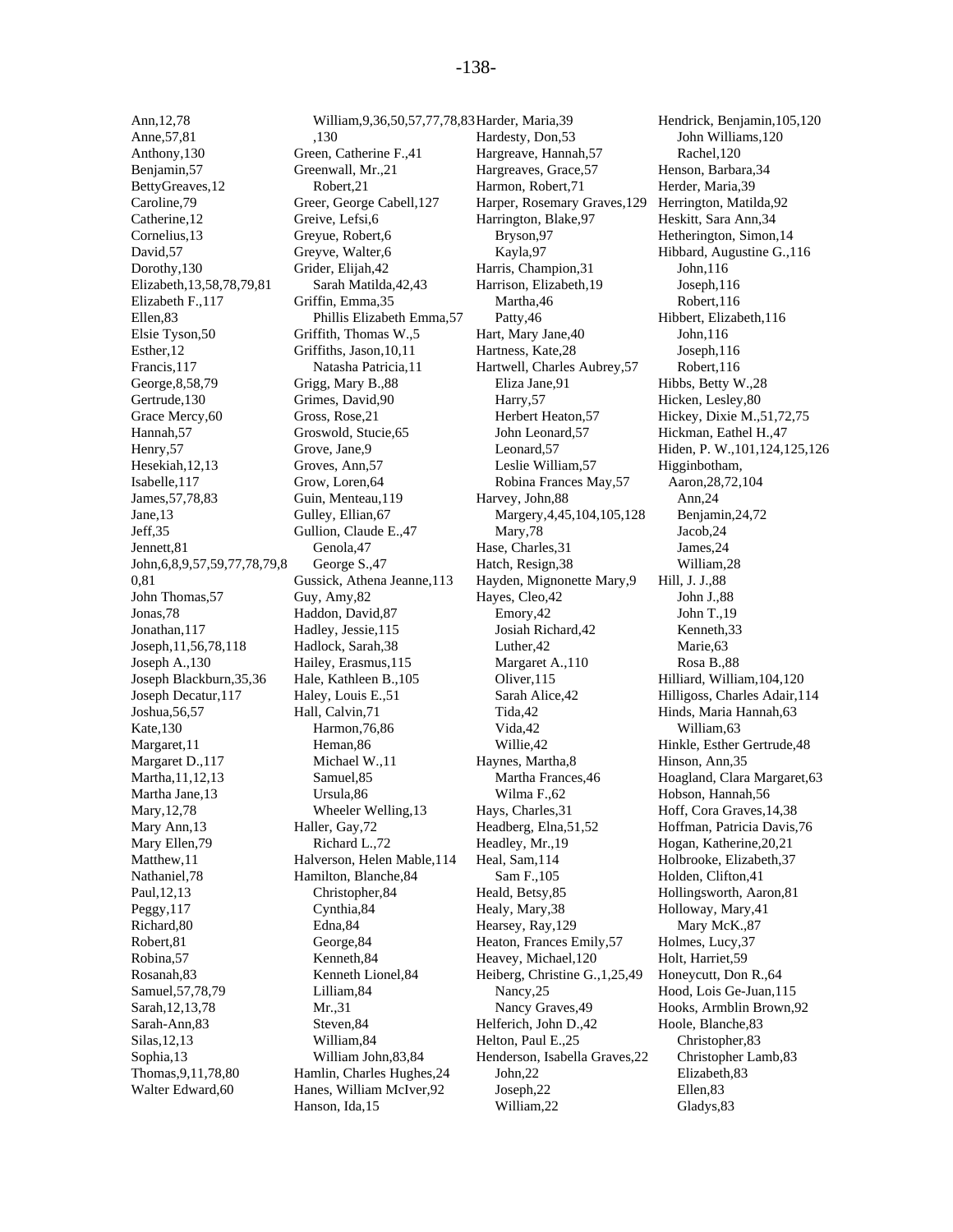Ismay,83 James,83 John,83 Joseph,83,83 Mary Ellen,83,84 Richard,83 Hooper, Meryl,67 Hoover, Harold E.,67 Julia Mae Bice,66,76 Hopson, Nancy Jane,19 Hopwood, Ann,56 Anne,56 Hose, Clive Edward,57 Delphine May,58 Frank Edward,57 John Edgar Henry,57 Hoskins, Elizabeth,47 Hosnier, Hannah,37 Hotelling, Lucy A.,39 Stephen J.,40 Houser, Gabriel Monroe,25,49 Gregory,25 Gregory Francis,50 Housley, Sarah,41 Houston, Sam,32 Howard, Bradford T.,86 Christopher Leonard,10,11 Claire Louise,11 Georgie Isabel,86 Kathryn Christine,11 Ouida Bagley,76 Howell, Calvin,90 Hruby, Loretta,16 Hubbert, Sampson S.,120 Huber, Terri L.,13 Hudlin, David,31 Hudson, Elizabeth,57 Willard Marshall,113 Hughes, David Durham,120 Elizabeth Esther,130 Reeves,117 Stephen,71 Hulsey, F. L.,5 Hulverson, Knute,63 Humphries, Frances,71 Hunn, Clayton,15 James O.,15 Hunt, Jerry A.,50,51 Lois<sub>.62</sub> Hunter, Anderson R.,77 Georgann,77 Hutchinson, Robert,101 Hutto, Ada B.,68 Hyde, Margaret,37 Hylton, Harlan,114 Irvine, Sophia,69 Isham, Flora,16 Israel, Michael,45 Jack, Jonathan,89 Jackson, Jane Foster Brasch,105 Sarah,13,60,111

James, Jesse,44 Robert,44 Jamieson, Mary Elizabeth Irvine,57 Peter,57 Jarratt, Mattie Elizabeth,48 Jefferd, Fraunces,100 Jefferson, Adaliza,20 Albert Gallatin,19,20 Elizabeth Broome,20 Emma Dabney,19 Emmaline,20 Field,19 George H.,19 George Harrison,20 George Henry,19 Joe Bob,19 John Garland,19,20 John Pinckard,19 John Robertson,19 Judith,20 Katherine Hammond,20 Leah Allen,19 Lucy Dyer,19 Martha Archer,20 Martha Jayne,19 Martha Tennesse,20 Mary Catherine,19 Nancy B.,19 Peter Field,19 Peter Sutton,19 Samuel Allen,19,20 Sarah Elizabeth,19 Thomas,89 Thomas B.,19 Thomas Brome,19 Thomas Cisero,19 Wade Hampton,19 William,19 William Harrison,19 Jeffords, Francis,101 Jeffries, Ann,130 Jenkins, Alberta E.,33 Alyce Mitchem,60,76,111 Reese Valmer,111 Jepson, Colin,129 Lynette,129 Ray,129 Jewel, Brian,10 Jewell, Emma Louise,11 Helen Lesley,11 Katherine Jane,11 Johnson, Ida Victoria,63 Joseph,13 Kristen,53 Nancy Ann,91 Johnston, Albert Sydney,77 Elizabeth Esther,130 Ella,77 Nannie,67 Jones, Abraham,91

Betty J.,128 Charlotte,90 Darrell,44 Elizabeth,91,104 Hannah,90 James,79 James Harvey,44 John,91 Linna,94 Louisa,91 Luticia,91 Margaret,91 Mary Jane Maddox,119 Mason,98 Melanie,94 Melinda,90 Milli,94 Nancy Cordelia,91 Nancy J.,91 Polly,91 Rachael P.,106 Rosa Graves,42 Rose Ann,91 Sally Ann,91 Sarah N.,90,91 Thomas,90 Vincent Thorpe,91 Wesley,31 Wiley,90,91 Jowitt, S. David,80 Joyner, Lucy Graves,51 Kachele, Elizabeth,32 Kay, Nancy,13 Keefer, Virginia L.,66 Keeling, Morency Addison,48 Keen, Mary,110 Keith, Andrew,87 Catherine B.,66,87 Keller, Anine Fredrika,113 Kellogg, Delilah,16 Kendall, James A.,15 Kennedy, J. F.,52 John,2 Katherine Marie,84 Mary Frances,105,110 Kerby, William D.,69 Kerr, Beatrice,28 Kesler, Richard W.,98 Kidd, Donald,71 Kilbourn, Martha,112 Kilgore, Martha,42 Killion, Frances Letittia,43 Kimbrough, Anne,46 Henrietta,47 James,47 James O.,47 Oscar L.,47 Rebecca J.,47 Thomas,46 Vesta Viola,47 Kime, James,91

Kime, Michael,91 Kincaid, John F.,48 King, Katherine Cullen,46 Mary Ann, 9, 10 Richard Leslie,46 Kingsbury, Susan Myron,127 Kinslow, Clyde,27 Kirby, Ellen,42 Kirk, Mason,91 Kirkpatrick, Frances Ann,20 Joseph,20 Kiser, Beverly,38 Kivett, Mary,18 Kneeland, Edward,14,40 Lydia,40 Martha,14 Philip,14,40 Koke, Bonnie K.,51,62 Kollet, Muriel,97 Koutstaal, Murilyn Graves,76 Kramer, Marilyn S.,105 Kreider, Matilda,42 Kyle, Bernard,68 Bernard H.,68 Betty,68 Bonnie,68 Cornelius,68 Dewey,68 Eva Lee,68 Evelyn,68 Greenie,68 Horace,68 Jewel,68 Rosa,68 Velvin,68 Winfred,68 LaBreque, Bonnie,73 Jon,73 Ladyman, Thomas,76,81 LaFountain, Julia,51,56 Peter,56 Lamb, Bert,114 Lambert, Elaine Gambill,23,129 Lapham, Adah L.,64 Larew, Sarah,47 Laubenfels, Helen Rhea,89 Lawrence, Jennie,21 Martha Angeline,119 Lea, Delilah S.,72 Delphi,22 Isabella,22 Sarah,72 William,22 Leathers, Harry,71 Leavens, Benjamin,37 Lee, Carol,92,105 Monica,80,81 Peter J.,58 William,25 Leek, Julia,56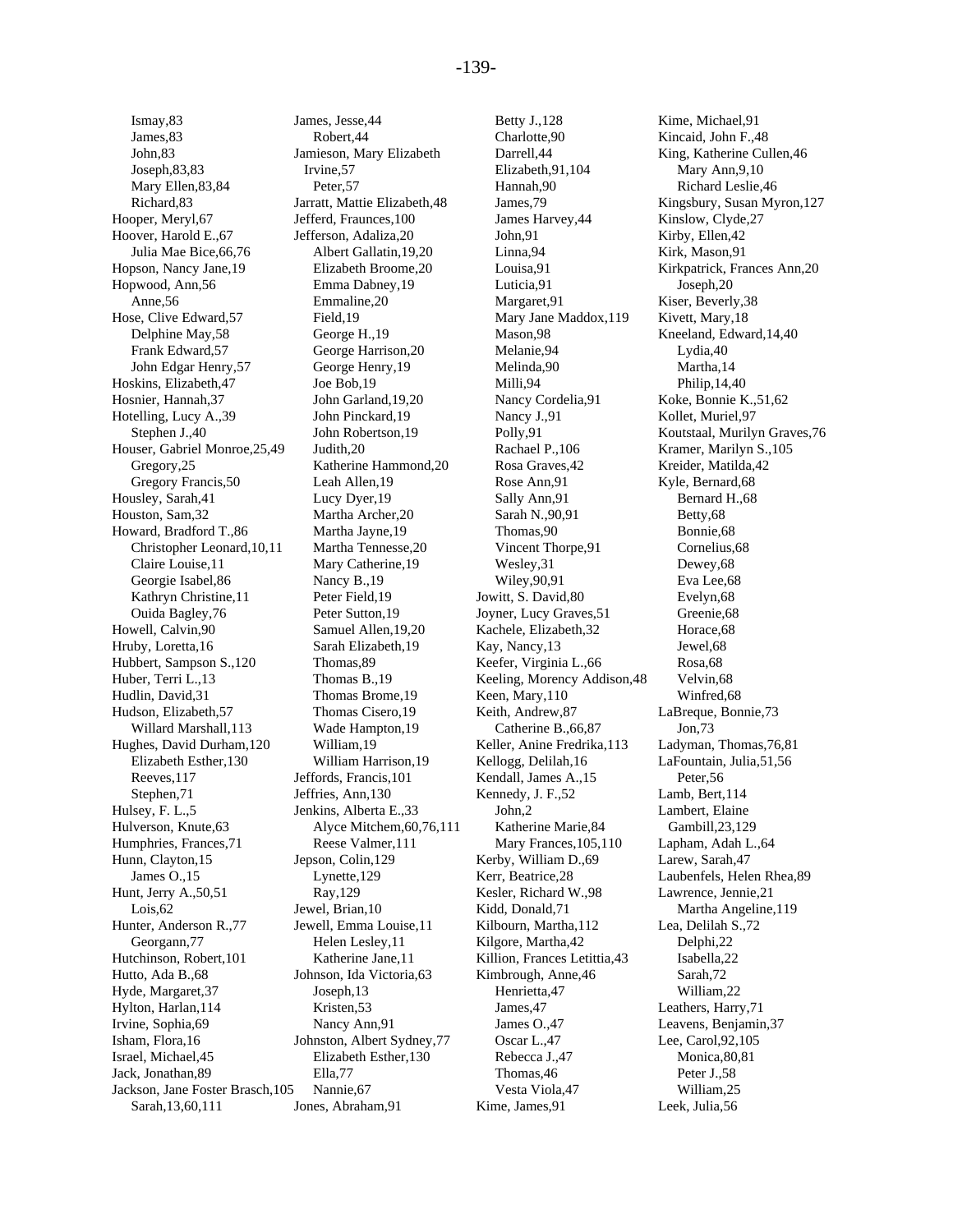Legg, Lola Fairest,89 Leland, Mercy,41 Lester, Victoria M.,10 Leveron, Florence Thompson,91 Light, William Thomas Mason,21 Lightfoot, Charlotte,13 Lilly, Converse,18 George,18 Hannah Hinton,18 Linderman, Mary Louise,117 Linger, Thomas,89 Lipscomb, Laurie Annie,46 Little, William Pearson,90 Littlefield, Edmund,117 Esther,117 Litton, Chris,82,83 Jennifer,83 Sarah,83 Lively, Mary H.,128 Livingston, Ann,21 Ethel Littleton,119 Lock, Henry,47 Ida Izella,47 Loeffler, Marian E.,41 Logan, Helen,5,50,75 Long, Christopher,108 Mary,22 Longmire, Phoebe,41 Lonnen, Freda,82 Loper, Florence G.,113 Samuel,113 Lovell, Mac,122 Nancy Anne,122 W. McKaig,122 Lovingood, Willa,28 Lowe, Lavina,91 Lowell, Abbott Lawrence,52 Annie M.,86 Guy,53 John,52 Lutz, John,70,71 Lybolt, John,15 Lynch, Catherine,110 Charles Francis,120 Grace W.,105,120 Lyons, Mary,40 Maccabee, David,33 Mackentire, David,40 Jonathan,41 Mary,40 Philip,40 Macrae, Bruce F.,2 Laura Belle,2 Madison, Mary,22 Manley, Jack Vernol,94 Mann, Elijah,107,108 Geoffrey M. W.,111,112 Mary,107 Manous, Roy A.,110

Mansfield, Alice,112 Louisa Jane,10 Maraman, Martha,7 Wilford Walton,7 Marchisello, Doug A.,76 Marcy, Daniel,38 Dorothy,38 Elijah,38 Jedidiah,38 John,38 Mariam,38 Martha,38 Mary,38 Mehitable,38 Moses,37,38 Prudence,38 Markham, Elizabeth Anna,8 Marsden, Emma,12,13 John,13 Marsh, Thomas,78 Marshall, James Handley,126 Martin, Amelia Elizabeth,46 Chester Elmer,34 Donna,18 Joseph,109 Nancy Mary,8 Maryman, John,8 John Baptist,7 Lucinda A.,7 Masey, Laura,16 Samuel,16 Massey, Mary,23 Mary Lou,129 Matchett, Yolanda Joan,114 Matheny, Sue,72 Mattingly, John Baptist,8 Mawyer, Cora,70 Elizabeth,69 Leroy,71 Mayfield, Janna,46 Mayo, Benjamin,37 Hannah,37 John,37,115 Joseph,37 Mehitable,37,115 Rebecca,37 Thomas,37 McAleer, Althea H.,84 McAndrews, Betty Hamilton,105 McClain, Addison,89 Armanda,89 Eliza J.,89 Evalina,89 Henrietta,89 Henry,89 Jack,89 James Monroe,89 John,89 John Graves,89 Juanita,89

Lucinda,89 Malinda,89 Martha,89 Mary Ann,89 Thomas E.,89 William,89 William Henry,89 McClanahan, Kevin,17,18 McClelland, Milton,65 McClure, Margaret M.,28,55 McCoy, Ase,89 Mr.,88 Samuel,43,66 McCune, Effie, 9 McDaniel, Constance Theadora,88 Mary,20 McDonough, Florence E.,18 McEwen, Margaret,117 McGee, Doris,118 McKenna, Blanche,17 McKennon, Nellie,115 McKinney, Alice Green,42 McMartin, Donald,62,105 Donald Neil,62 Finlay Roy,62 Neil,62 McMath, Ada Melissa,31 McNeel, Eliza,34 McPhail, Clauren T.,93 James Duncan,93 John W.,93 Marvel G.,93 McRaild, Patricia,109 McTiger, Nora,27 Meachum, V. E.,19 Melling, William,101,124 Meloy, Elizabeth,117 Melton, Frances C.,105 Merchant, Shirley Clare,88 Merrill, Rachel,62 Merriman, Ann Lucinda,8 Dean,7 John,8 Lucinda Ann,7,8 William,8 Meshak, Or Mechak,38 Meyers, Bob C.,129 Frances Graves,129 Middleton, J. Davis,93 John Bowen,93 Lizzie M.,93 Miles, Bill,46 George James,62 Jim,46 John Henry,46 Mattie,46 Millage, Alfred,39 Miller, John,118 Karen Avery,106,127 Rebecca,110

Mills, Pernecia,106,118 Tom,115 Minyard, Elizabeth,93 Mitchell, Martha Mariah,46 Pearl Graves,129 Mitchell-Davies, Carl,11 Ethan H.,11 Mitchem, Alyce,111 John Foster,111 Mitten, Martha,85 Mitton, Elizabeth,85 Martha,84,85 Michael,84,85 Sarah,76 Moad, Betty,80 Joseph,80 Moat, Hazel,86 Mock, Anna,31 Barbara,31 George,31 John,31 Mary,31 Nancy,31 Sarah,31 Molen, Joanne Pattiani,76 Monroe, Flora Mae,34 Montague, Pearl,110 William,110 Montgomery, Anna,117 John,26 Moody, Mary Graves,56 Moon, William,70,71 Moore, Albert W. L.,4 Bud,115 David,9 Elizabeth,20 Jackie,115 James D.,9 John,9 Joseph W.,9 L. B.,115 Moreland, Charles E.,51,72 Morgan, Doris Elizabeth,120 Margaret,59 Wanda J.,47 Morring, Carolyn S.,75 Morris, Benjamin,37 Beth,76 Dorothy,37 Edward,37 Hannah,37,38 Isaac,37 Mehitable,37 Prudence,37,38 Rebecca,37 Samuel,37,115 William,16 Morrissey, Addie B.,106,115 Mortin, George,79 Morton, John W.,119 Muir, Jennet,7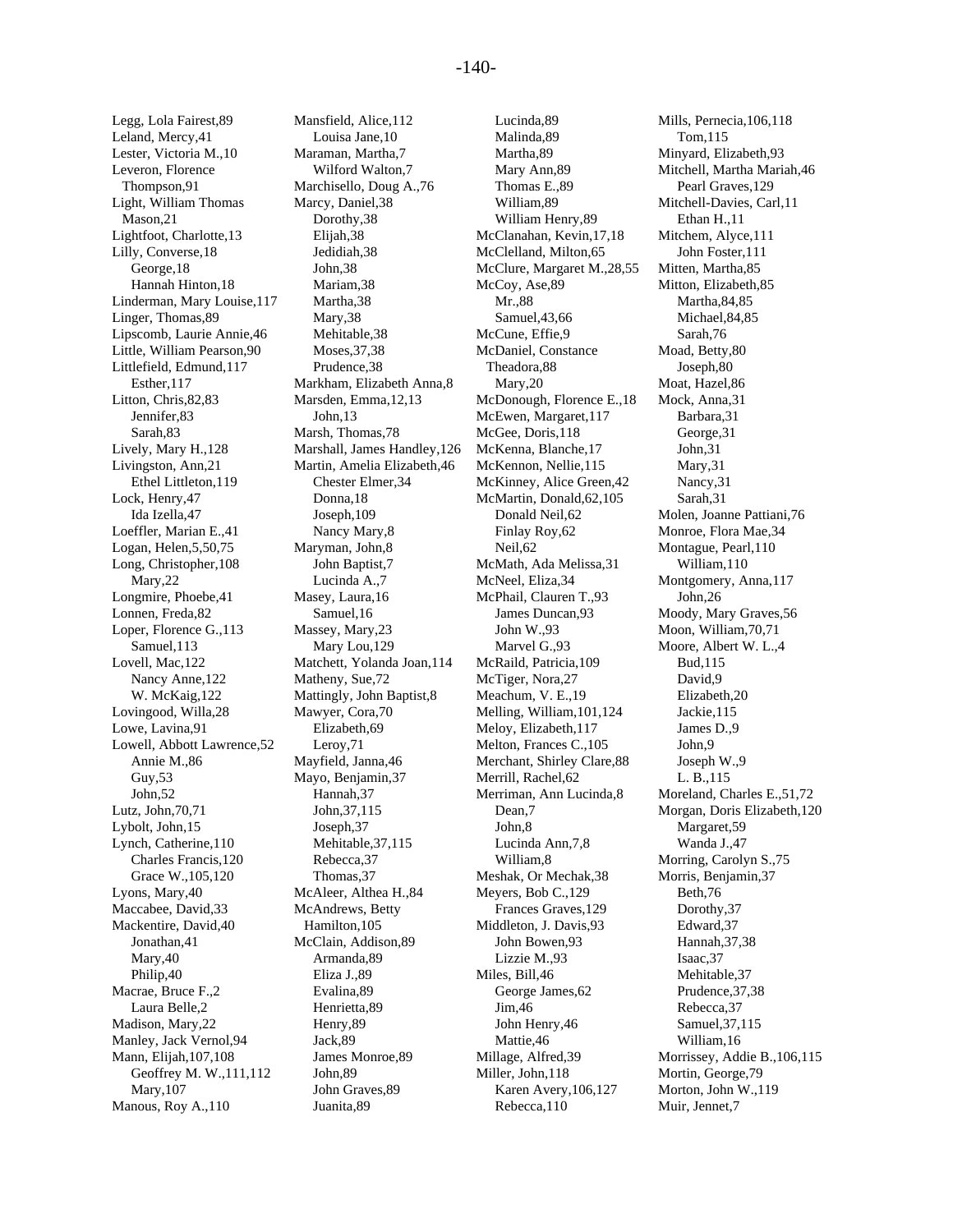Mulholland, Hugh,72 Mullinax, Francis,119 Mumberson, James,59 Mathias,59 Muncy, Alice,90 Munday, Mary,45 Mundy, Marilynn,76 Murphy, Alison M.,51 William L.,30 Myers, Loranzo M.,129 Ramsey M.,129 Nabors, Melody Tice,106 Nash, Alice,60 Naujalis, Paula,28 Neal, Anne,94 Neale, John,123 Neece, Jim,45 Negus, Sarah,112 Neidner, Helen Graves Ames,117 Nelson, Bobby Gene,46 Chris,113 Cindy,46 Cynthia D.,5 Cynthia Whirley,24,46 Glydie,22 Newell, Mary Jane,119 Philip,37 Timothy,38 Newhall, Jonathan,38 Newman, Mellie,120 Newton, Sarah,57 Niles, Albert Charles,85 Isabel Paine,76,85 Nixon, Richard,104 Noble, Marian,59 Marian E.,58 Phyllis A.,4 Sarah Catherine,7,8 Susannah,29 Noel, Mr.,20 Norfolk, Sarah,57 Nourse, Charles L.,20 Noyes, Sybil,85 Nugent, Nell Marion,126 Nunnelly, Elizabeth,29 Nurst, Judith,79 Nutt, Bettie,43,68,76 Elizabeth,67,68 O'Neal, Calvin,90 Jincy,90 Lucretia,90 Margaret,90 Mary,90 Nancy,90 Rebecca,90 Sally,90 Sarah,90 O'Pry, Benjamin,97 Oakes, James Burton,119 Ogden, Jane,12

Joseph,12 Olcott, George Potts,89 Lucina<sub>.62</sub> Oldis, Nathaniell,100 Olson, Myrtle,33 Onion, Amy,85 Orme, Elizabeth Ross,7 Oswald, Lee Harvey,2 Ousley, Sarah,41 Outhouse, Edward B.,4,128 Overright, Gretchen,4 Owen, Melissa Lynn,115 William Albert,115 William Alpert,115 Owensby, Thomas C.,45 Owsley, Floyd,41 Joseph,41 Oxford, Comel,92 Paine, Helen Isabel,85 Walter,85 Walter Jefferson,85 Walter Robinson,85 Palmer, John Henry,5 Parcell, Hazlett,65 Parker, Elizabeth Ava,120 Leacy Paulette,46 Parnell, Elizabeth,66 Parrish, Charlie,39 Parry, William,100,101,103,123Pollard, David,80 Parsons, Clarissa,31 Passmore, Elizabeth,23 Patrick, Keith,83 Patten, Joseph,85 Patterson, Gertrude Elizabeth,86 Gus,115 John Denton,88 Lorraine Winn,88 Robert,20 Paulevon, John,23 Paulk, Mickey McVey,117 Paulsen, Kathryn M.,4,75 Payne, Andrew Jackson,33 Peddenton, Henry,101 Mary,101 Pedenden, Henry,124,125 Pedendon, Henry,101 Pedge, Mary,61 Pedgley, David,78 David E.,77 Pein, Ole,50 Penington, Henry,100 Perkins, Edgar,119 Esther,44 Jacob,44 James B.,44 Johnson Hampton,44 Perrin, Abraham,37 Chloe,37 Daniel,37 Dorothy,37

Hannah,37 Hezekiah,37 Jedediah,37 Lucy,37 Prudence,37 Samuel,37 Perry, David,35 William,101,103,123,124 Petrou, Cheryl,16 Phelps, George W.,41 Philips, Mary Emma,64 Phillips, Edward,63 Elizabeth Jane,63 Linda,26 Mary Jane,62 Philpott, Casandra,24 Pillsbury, Philip Winston,53 Pincumbe, Henry D.,130 Pinkard, Charlotte,19 Pippin, Betsey,31 Pittman, Grace,115 Pitts, Robert,123 Platt, Lucinda C.,119 Plemons, Mr.,68 Plympton, Gershom,38 Gorshom,38 William,38 Poe, Lucy,70 Joy,78,106 Ponder, Cora,15 Pooler, Bonnie Belle,86 Charles Ross,86 Chester L. 86 Effie A.,86 Freddie L.,86 John,85 Joseph,76 Joseph S.,85 Merton B.,86 William,85 Willie C.,86 Winfred Jackson,86 Potter, Mary,14 Potts, Josiah D.,31 Lucretia,90 Powell, Dorothy Y.,22 Roy,70,71 Royce,71 Sadie,71 Pratt, Elizabeth,43,66,76 Pray, Frances M.,86 Prentice, Benjamin,114 James,114 Mary,114 Olive,114 Reuben,104,114 Sophia,114 William,114 Price, Ann,72 Joan,85

Joanna,84 John,84 Rose,71 Prior, John,16 Mary,16 Propps, Elizabeth,92,94 Provost, Samuel,109 Pryor, John,16 Purdy, Sally,18 Purefoy, Thomas,100,124 Purifye, Thomas,100 Purington, Robert,85 Racer, Cinderella,89 John,89 Rae, Lucinda,108 Ralls, Percival Clifford,59 Stanley,59 Ramsey, William Boyes,63 Randall, Irene,89 Ranseen, Agnes J.,118 Ransome, David,29 Rausch, Edith Marie,33 Edna Emma,33 Ray, Melissa K.,128 Reams, John,94 Martha Frances,94 Rebneris, Victoria J.,76,81 Redfern, Beautrice,115 Redington, Penelope Graves,106 Redmonds, George,6 Reed, Mehitable,18 Sarah Lincoln,18 Reeves, Homer,21 Jennie,21 May,21 Nanny,21 Remick, Lea Ann,52 Lee,52 Renner, Fannie,42 Resici, Catherine,56 Rexroad, Granville,89 Reynolds, Anne,72 Rhodes, Lucinda Ann,89 Richardson, Robert J. J.,77 William,90 Ridings, Arthur,13 Riggs, Fidelia,39 J. M.,47 Rigler, Jean Gurney,104 Riley, Anna L.,63 Ethel,73,90 Hardy,120 Ringer, Elizabeth,105,110 Ripley, Donna E.,80 Roberts, Annie Elizabeth,59 Gary Boyd,52 Kingsley,53 Margaret E.,115 Mark,59 Stephen C.,22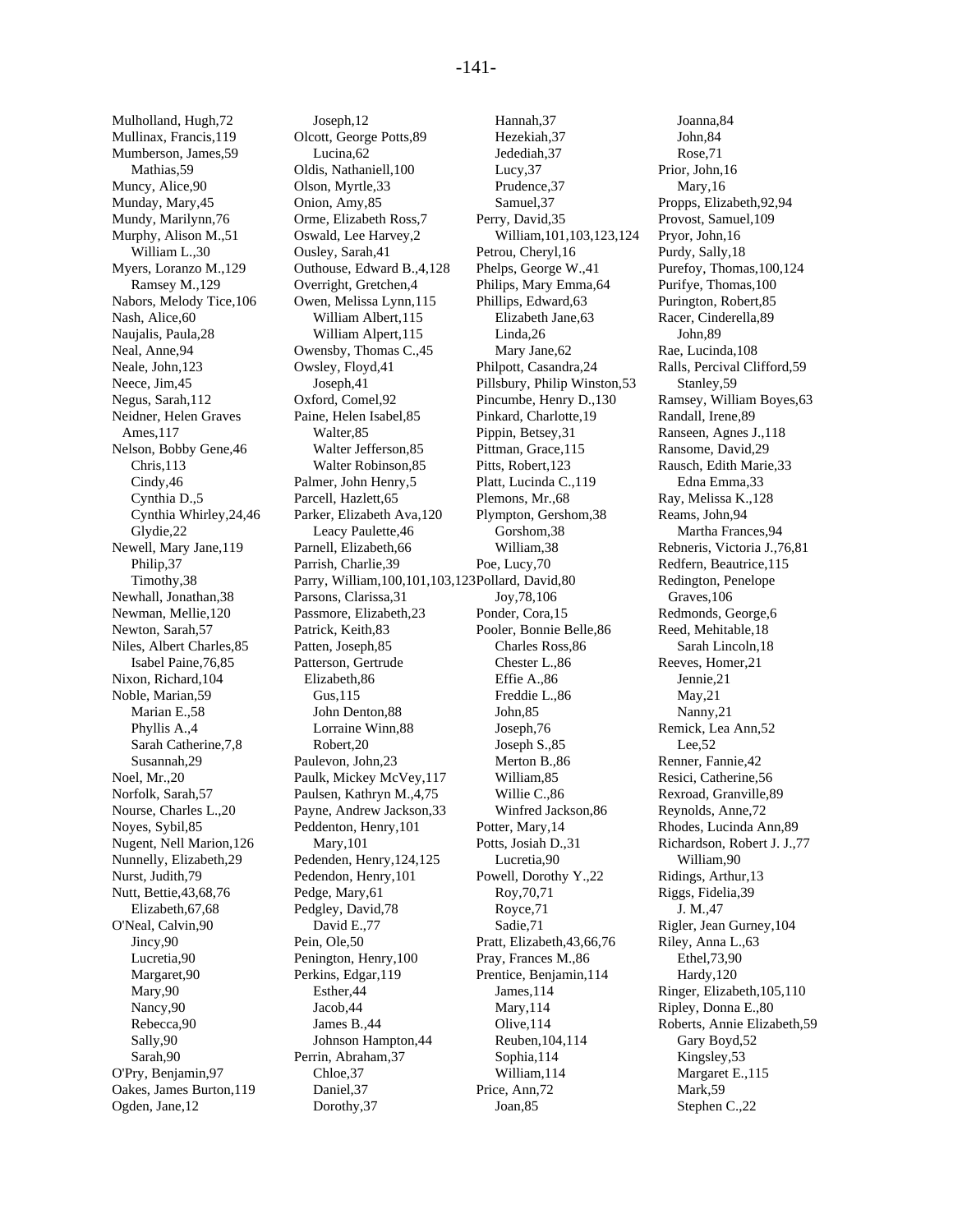Warren Walton,22 Robertson, Robina,57 Robinson, Celia,117 Hannah,57 Helen Shailer,85 Rodgers, John,13 Rodriguez, Ralph A.,35 Rogers, Barbara,4 Elizabeth,106 Martha,14,38 Regina R.,4 Rooke, Beryl,81 Roper, William,122 Rose, Harriet M.,76,112,113 Hattie,113 Rowe, Mr.,67 Royall, Frances,48 Richard Jesse,48 Ruby, Jack,2 Ruck, Charles T.,64 Runyan, Jane B.,14 Ruso, John Thomas,119 Russell, Benjamin Dawson,9 Charles Ignatius,9 Charles Lewis,9 Charles W.,8 Charles Wilmer,9 James B.,9 James M.,23 John Alexander,9 Thomas<sub>9</sub> William,9 Rust, Pamela K.,75 Ryan, Mary Graves,49 Rykal, Frank,113 Sakahara, Kaye,4 Samuel, Perpin,37 Sanders, Tabitha,25 Sanderson, Alice,60 Sandford, Mary,115 Satterwhite, John,72 Sattler, Leslie G.,5 Savage, Thomas,99 Sawyer, Abijah,62 Flora,62 Joshua,62 Joshua A.,62 Scarborough, Emily,120 Scarbrough, Hannah,99 Schlesinger, Robert Mirkin,86 Schwarz, Susanna,30 Scott, Caroline,75 Sears, Albert,14 Seidan, Nancy,108 Septon, Hannah,57 Sevarg, John,40 Sharma, Sanjay Kumar,10 Sharp, Francis,11 Shaw, Nancy Jane,119 Shelby, Helen A.,8 Shelton, Samuel Young,119

Shepard, Alvin,62 Alvina,62 Ann,62 Asenath,62 Charles,62 George,62 James M.,62 Jane,62 Joseph,62 Laura,62 Lois,62 Luther,62 Matthias,62 Orson,62 Oscar,62 Sarah,62 Shoffner, Dolly,117 Sholar, Mr.,68,69 Short, Elmira,16 John,62 Nellie,112 Thomas,112 Shortsleeves, Jennie,28,128 Showalter, Mr.,16 Shuford, Mary Elizabeth,72 Shurad, Opal,71 Sidwell, Sarah,80 Simmons, Mary Ellenor,93 Sims, Walter,118 Siron, Henry,89 Skinner, Samuel,70 Slade, Thomas L.,22 Slattery, Delphine M.,56 Slaughter, Roxie,89 Slocombe, Ian,83 Smith, Anna,108 Aurena,91 Bertha Jane,63 Diane Graves,106 Elijah,90,91 Eliza Jane,91 Elizabeth Graves,46 Emma,129 George,101 Harriet,14 James,91 Jean Victoria,17 John,99,108,122 John Graham,17 Jonathan,46 Kirk E.,5 Leland L.,4 Mary Jane,63 Mary Margaret,91 Melinda Jane,91 Nancy Elizabeth,91 Pearl Folley,110 Pleasant,91 Rebecca Jane,91 Richard,46 Sarah Ann,91

Thomas Jarrett,117 Virginia,117 Webb,32,33 William,91 William E.,63 Smith-Whitten, John,17 Snead, Minnie,69,70 Sneden, Asenath,65 Daniel,65 Pamela,65 Pamelia,65 Parmelia,65 Phebe,65 Sarah M.,65 Snell, Alfred James,80 Marjorie,80 Snider, Edward A.,63 Soper, Oliver,117 Sally,117 Samuel,117 Souls, Sarah,18 Speakman, Vera May,34 Spencer, Bessie,70 Elsie Aelise,70 Nellie,70 Ruth,70 Sprigg, Thomas,122 Springer, Karen,62 Spurgin, Bobbie,49 Larry,49,121 St. Amour, Leah,65 Rosanna,65 St. John, Lebbeus Graves,39 Lucy May,39 Stephen,18,39 Stacy, Sarah,38 Stafford, Benjamin,79 Charles,79 Dorothy Greaves,79 Hannah,79 Isaac,79 Mary Ann,79 Phyllis,79 Robert,79 Thomas,79 Staley, John M.,33 Merrill L.,32,33 Standefer, Joyce Allen,92,93 Standefer, Luke Price,93 Stanway, John,78 Stapert, Nancy,117 Staples, Ruth,117 Stead, Elizabeth,57 Steele, Archibald,93 Charles,52 Charles T.,5 Charlie,53 Elijah W.,93 Louella,93 Stephens, Thomas,85 Stephenson, A. D.,51

Miriam,51 Sterling, John,84 William,101 Stevenson, Jean,112 Roderick,112 Stewart, B. S.,41 Isabella,52 Stinnette, Margaret,22 Stobbs, Margaret,60 Stockley, Alice I.,86 Stockwell, Roy,41 Stokes, William A.,63 Stoll, Nellie Marie,113 Stoller, Maria,128 Stone, Benjamin,47 Elizabeth,48 John,13,47,129 Rebecca,47 Thomas,47 William,47,100,122,129 Strang, Ethel,65 Street, Mary,11 Strock, Celena Emerline,21 John D.,21 Sara Jane,20,21 Stroup, Annette,115 Edward,115 George,115 Harriet,115 Henry,114,115 Michael,105,114 Oscar, 115 Sullivan, Christina,42 Christina K.,76 Sumrall, Elisha Neal,93 Rosa E.,93 Sunderland, Effie M.,63 Mary,57 Sutton, Caroline,34 Mary Jo,28 Suydam, Mary,107 Suydan, Humphrey,108 Nancy,108 Swanson, Ruby G.,55 Sweeney, William Montgomery,125 Sweeny, William Montgomery,126 Swim, Sarah,94 Swimm, Sarah,94 Sykes, Andrew Mark,10,11 Claire Louise,11 Laura Jane,11 Symonds, Samuel,85 Synnott, Britany,97 Sara L.,97 Tabor, Mahala,128 Tagg, Ida,110 Pearl,110 Rebecca Miller,110 Tarbox, Ben Harrison,113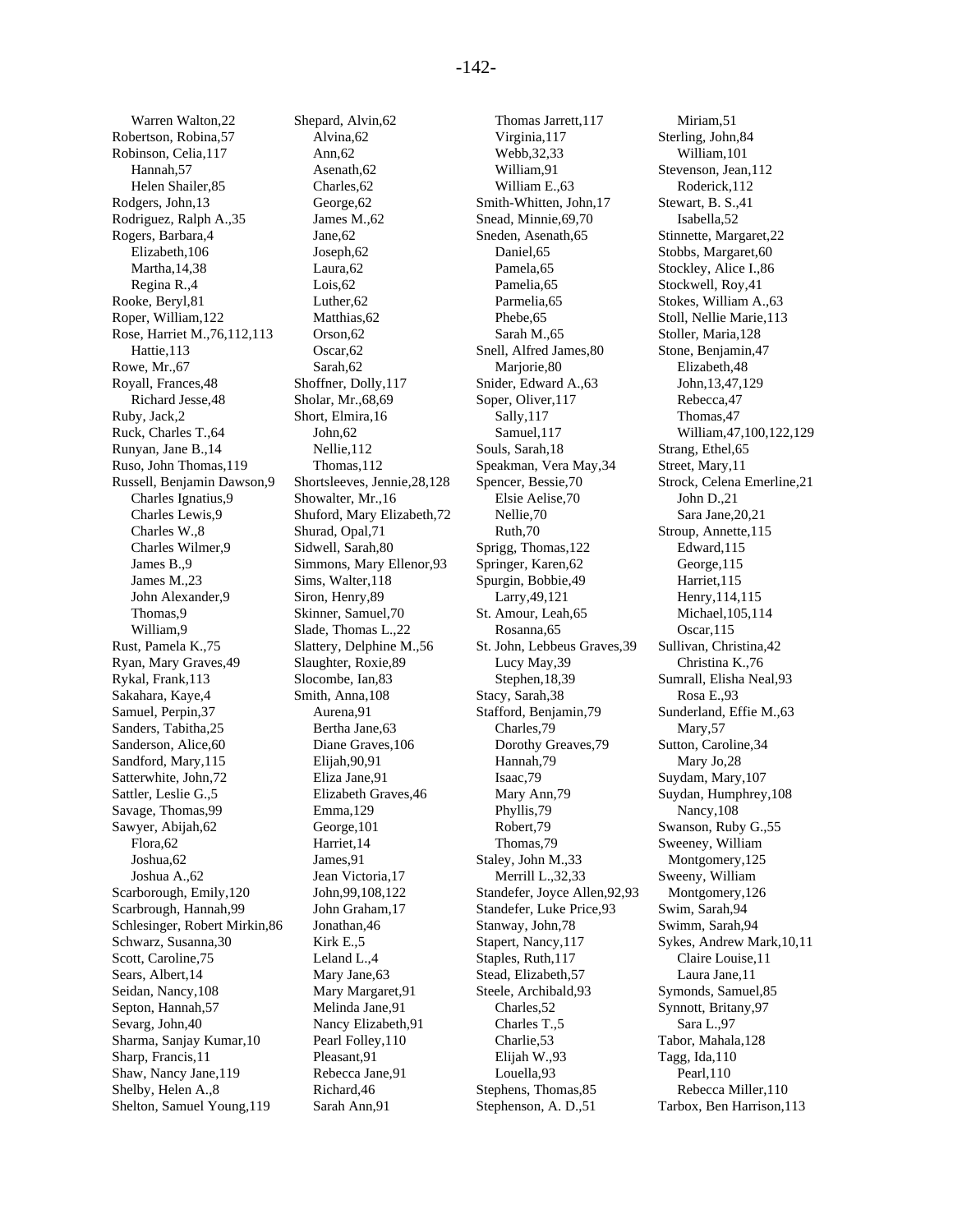Tatom, Sidney Ford,118 Taylor, Alan,83 Andrew,85 Donna Lynne Edge,106,118 Marylou,117 Edward,82,83 Elizabeth,35 Gideon,85 Jane,83 Linda L.,51 Michael,83 Shirley,83 Sophia Field,85 Tedford, Maggie,65 Margaret Mae Elizabeth,65 Trickett, Frances R.,11 Tenery, Eleanor,31 Tennyson, Clara Jane,43,118 Thacker, Victor E.,69 Thannahill, Mahalla,93 Tharp, James Howard,34 Theimer, Myrle Cook,5,36 Thomas, Eugene,71 Jeanne F.,23,44 Joyce Lorraine,84 Mary,70 Mr.,70 Simeon B.,119 Thompson, Avis Wilma,120 John N.,28 Leonard Mayton,47 Mittie E.,48 Stewart,91 William Way,115 Thorene, Mary Christina,40 Thornthwaite, Mary,59 Thornton, Donna R.,72 Timmons, Ella Graves,7 Tindle, Dewey E.,5 Tobias, Aaron Theodore,25 Elaine,25 Scott,25 Tod, Mary,60 Tofts, Catherine,112 Kitty,112 Tolbert, Thomas,21 Tomkinson, Lizzie,79 Tomlin, Danny,71 Deborah,71 Patricia,71 Purcell,70,71 Tommy,71 Tone, Isaac E.,41 Torrence, Clayton,127 Torrentine, James,31 Tou, Mary Janette,8 Tower, Robert,47

Sarah Jane,47 Treadway, Beulah,109 Tremain, Elizabeth John,117 Russell Paul,117 Tremblay, Pansie Merle,113 Trent, Mr.,72 Trevitt, Frances,101 Trewett, Frances,125 Francis,98,101,102,124 George,100,101,102,124,12 6 Triga, Miss,16 Truhett, Francis,102 George,101,124 Truitt, Francis,102 Trusz, Kathryn,76 Tubbs, Lydia,39 Tucker, Brenda Gail,2 Guy,26 Turman, Grover Cleveland,47 Turner, Anne,59 Henry,46 Joseph,59 Lester Price,34 Sally,46 Tuxworth, Adeliza,62 James,61 Udale, Charles,58 Faithful,58 Fanny,58 George,58 Martha,58 Mary,58 Sarah,58 Underwood, Ann,57 Valentine, Mr.,17 Van Valkenburg, John W.,106 VanHook, Leoruchus,130 Vaughn, John Belle,43 Nancy Jane,16 Verdow, Elizabeth,106 Waddle, Catherine,42 Wade, Albert Theodore,120 Jill,120 Ronald Lee,120 Rowena E.,120 Waggoner, William,9 Walberg, Cheryl E.,5 Walden, Abigail,117 Walder, Pearl Anne,10 Waldo, Bethiah,117 Cornelius,117

Daniel,117 Walfield, Linda D.,51 Walker, Alfred,15 Amasah D.,16 Charlotte K.,8 David<sub>1</sub> Eliza Jane,43,51 Elizabeth,80 George,86 Henry C.,86 Mall,15 Margaret,78 Mariah,15 Noah,86 Sandra,1 Sarah Maria,86 William N.,16 Wallace, Dorothy,105 Waller, Frances,106 Wallingford, Anna,32 Elizabeth,32 Walshaw, Sarah,78 Waltemaph, Mary Lee,28 Walters, Acenath,16 Alice A.,16 Catharine,16 Charles,16 Emaline,16 Eraline,16 Francis,16 Frank,16 Franklin P.,16 Laura,16 Leroy,16 Mary,16 Milton,16 Ollie,16 Vurn,16 Waltonen, Wallie W.,128 Wardell, Patricia,65 Warner, Charles French,89 Darrell,89 Darrell G.,76 Darrell Gene,89 Debra,1 Warnick, Grace,120 Robert Olin,120 Warren, Cindy,128 Hannah,107 Warwick, Nancy Allen,89 Wasson, Josephine H.,129 Waters, Lillian Isabel,85 Watkins, Hattie,115 Sallie A.,115 Sara,115

Watkins, Sarah,48 Weaks, Nancy Graves,106 Webb, Elizabeth Frances,20 Thomas Butler,89 Webber, Dick,45 Webster, Elizabeth,79 John,79 Wedge, Lois M.,109 Weeks, Mr.,70 Weever, Margrett,106,118 Wells, Emeline,41 Weppler, Donna,39 Weymouth, Charles Haines,17 Don,18 Donald G.,16 Donald Gordon,18 Drew Gordon,18 Elizabeth Jean,18 Gordon Haines,17 Helen Jean,17 Roger Mitchell,17 Virginia Ann,17,18 Whedon, Eunice,115 Whirley, Cindy,46 Cooter,46 Cynthia Diane,46 Leck,46 Lester,46 Lloyd Chester,46 White, Doris R.,110 Frances,22 Jennie,19 Mary Ann,61 Whitelaw, Ralph T.,126 Whiteley, John,57 Whiteside, Henry,81 Whitesides, William,43,66 Whitiker, Mary,11,12 Whitmore, Amanda,114 Whitten, Eugene,17 Toni Rene Graves,106,118 Wigging, Don,53 Wilbanks, Leala,22 Wilber, Wayne L.,43,67,76 Wilbur, Wayne L.,118 Wilder, Bonnie,97 Wilkes, Earl Bond,115 George Harrold,115 George Washington,115 Leslie L.,76,115 Leslie Lamar,115 Lillian,115